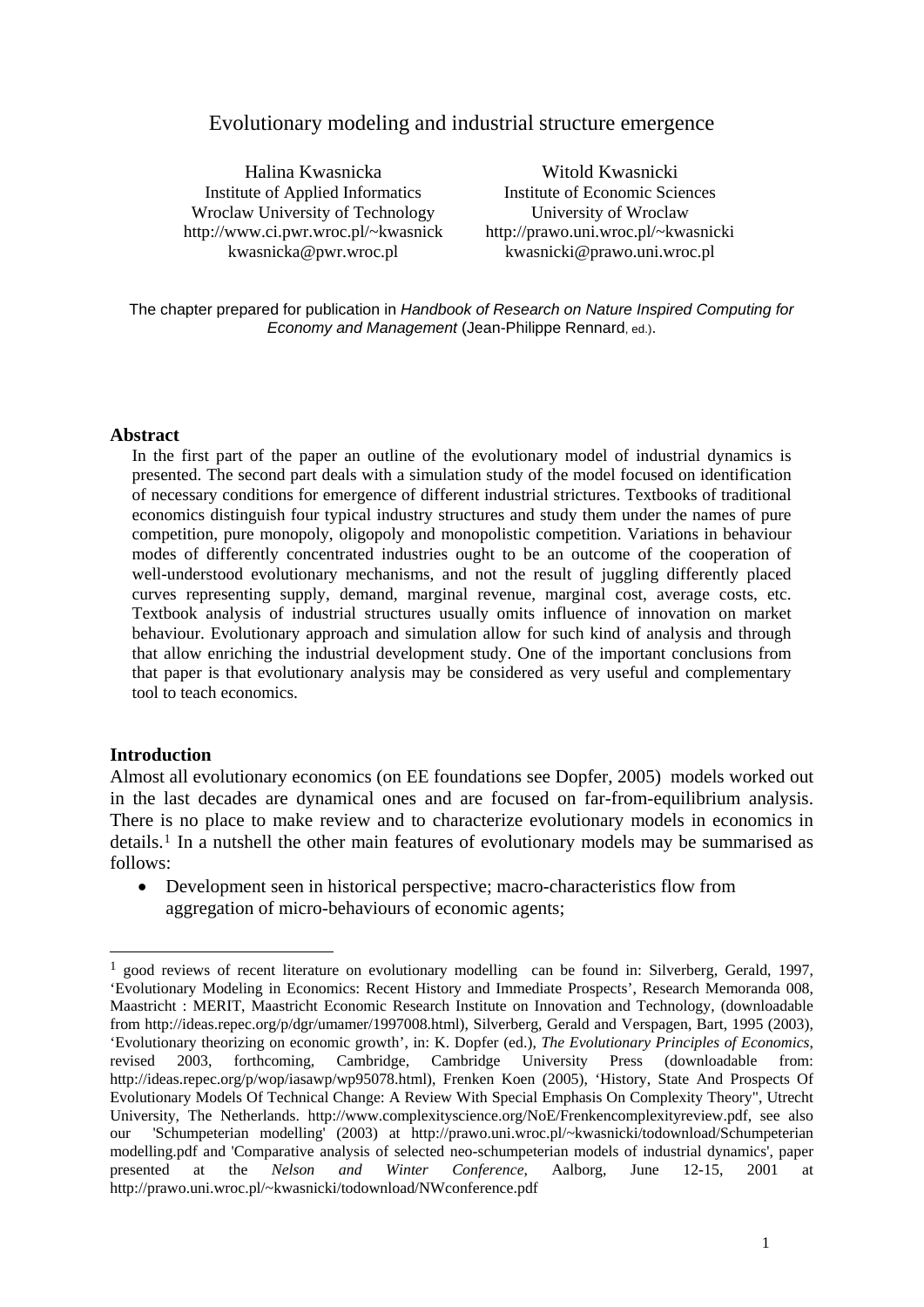- Population perspective;
- Diversity and heterogeneity of behaviour;
- Search for novelties (innovation), hereditary information;
- Selection which leads to differential growth;
- Spontaneity of development.

Some of those features seem to be crucial to call a model an evolutionary one, in our opinion to those crucial features belong: diversity and heterogeneity of economic agents (firms) and their behaviour, search for innovation based on a concept of hereditary information (knowledge), and selection process which leads to diversified rate of growth and spontaneity of development. Heterogeneity and variety can therefore be considered as an important characteristic of evolutionary approaches to technological change (Nelson 1995; Saviotti 1996). Interesting question in relation to economic evolutionary models is presence of decision-making procedures. In many models that procedure is not present, in many others it has more or less complicated form.

In the remaining part of this chapter we outline an evolutionary model<sup>[2](#page-1-0)</sup> and we present a selection of current simulation results of that model. The main aim of this chapter is to show that evolutionary modelling can be used not only as an efficient research tool in economic analysis but also as supporting tool in the economic education.

## **The evolutionary model of industrial dynamics**

The model describes the behaviour of a number of competing firms producing functionally equivalent products. The decisions of a firm relating to investment, price, profit, etc. are based on the firm's evaluation of behaviour of other, competing firms, and the expected response of the market. The firm's knowledge of the market and knowledge of the future behaviour of competitors is limited and uncertain. Firms' decisions can thus only be suboptimal. All firms take the decisions simultaneously and independently at the beginning of each period (e.g. once a year or a quarter). After the decisions are made the firms undertake production and put the products on the market. The quantities of different firms 'products sold in the market depend on the relative prices, the relative value of products' characteristics and the level of saturation of the market evaluate the products. In the long run, a preference for better products, i.e. those with a lower price and better characteristics, prevails.

Each firm tries to improve its position in the industry and in the market by introducing innovations in order to minimize the unit costs of production, maximize the productivity of capital, and maximize the competitiveness of its products on the market.

Simulation of industry development is done in discrete time in four steps:

- 1. Search for innovation (i.e., search for new sets of routines which potentially may replace the old set currently employed by a firm).
- 2. Firms' decision making process (calculation and comparison of investment, production, net income, profit, and some other characteristics of development which may be attained by employing the old and the new sets of routines. Decisions of each firm on: (a) continuation of production by employing old routines or modernizing production, and (b) opening (or not) of new units).
- 3. Entry of new firms.

-

4. Selling process (market evaluation of the offered pool of products; calculation of firms' characteristics: production sold, shares in global production and global sales, total profits, profit rates, research funds, etc).

<span id="page-1-0"></span><sup>2</sup> Further reading on that model can be found at http://prawo.uni.wroc.pl/~kwasnicki/e-model.htm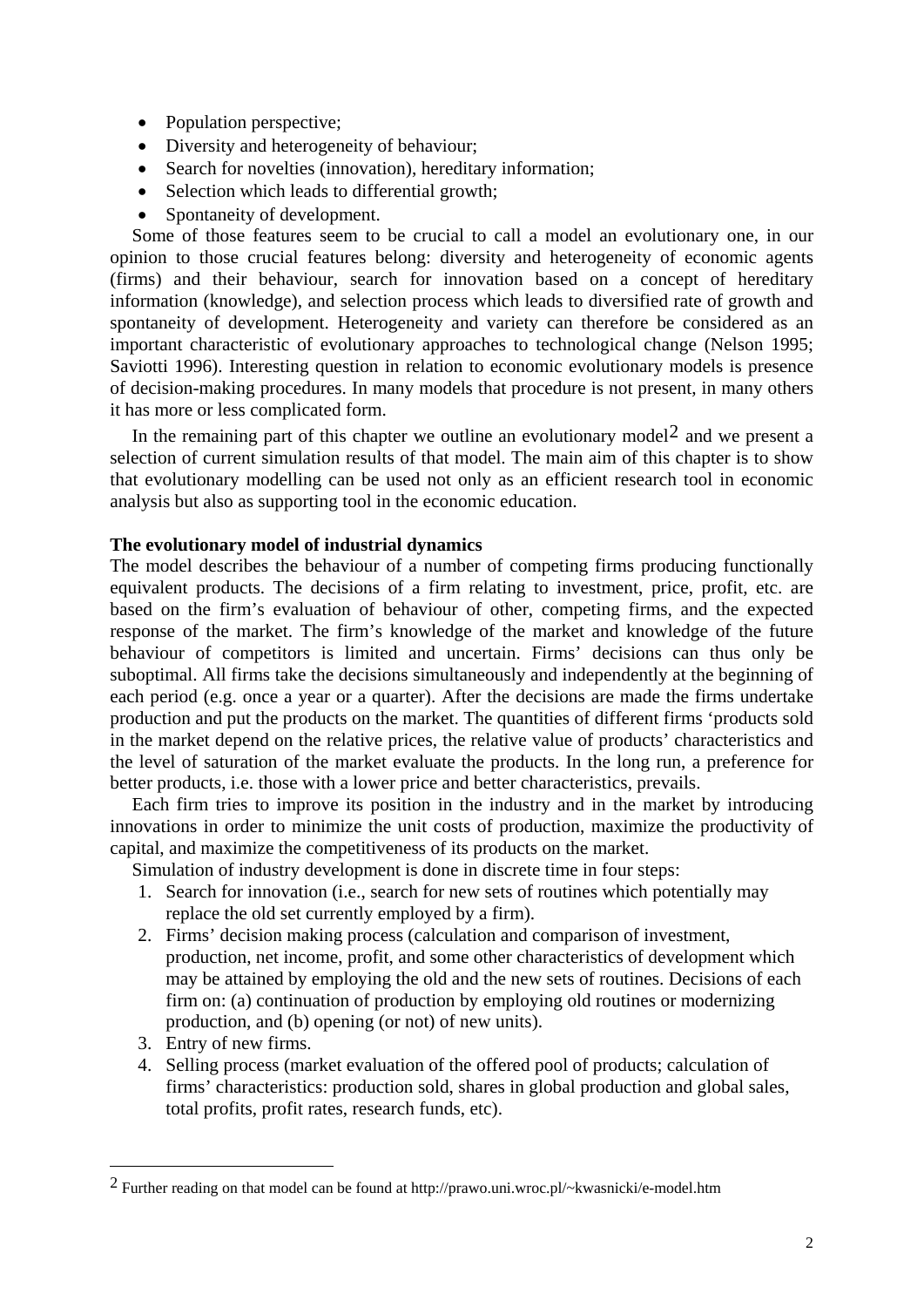#### *The search for innovation*

The creative process is evolutionary by nature, and as such its description should be based on a proper understanding of the hereditary information (see Kwasnicki, 1996, Chapter 2). According to the tradition established by Nelson and Winter (1982), we use the term 'routine' to name the basic unit of the hereditary information of a firm. The set of routines applied by the firm is one of the basic characteristics describing it. In order to improve its position in the industry and in the market, each firm searches for new routines and new combinations of routines to reduce the unit costs of production, increase the productivity of capital, and improve the competitiveness of its products in the market. Nelson and Winter (1982, p. 14) define routines as 'regular and predictable behavioural patterns of firms' and include in this term such characteristics as 'technical routines for producing things ... procedures of hiring and firing, ordering new inventory, stepping up production of items in high demand, policies regarding investment, research and development, advertising, business strategies about product diversification and overseas investment'. A large part of research activity is also governed by routines. 'Routines govern choices as well as describe methods, and reflect the facts of management practice and organizational sociology as well as those of technology' (Winter, 1984).

Productivity of capital, unit costs of production, and characteristics of products manufactured by a firm depend on the routines employed by the firm (examples of the product characteristics are reliability, convenience, lifetime, safety of use, cost of use, quality and aesthetic value).

We assume that at time *t* a firm is characterized by a set of routines actually employed by the firm. There are two types of routines: *active*, that is, routines employed by this firm in its everyday practice, and *latent*, that is, routines which are stored by a firm but not actually applied. Latent routines may be included in the active set of routines at a future time. The set of routines employed by a firm may evolve. There are four basic mechanisms for generating new sets of routines, namely: *mutation*, *recombination*, *transition* and *transposition.*

The probability of discovering a new routine (mutation) depends on the research funds allocated by the firm for autonomous research, that is, in-house development. It is assumed that routines mutate independently of each other. The scope of mutation also depends on funds allocated for in-house development. The firm may also allocate some funds for gaining knowledge from other competing firms and try to imitate some routines employed by competitors (recombination). A single routine may be transmitted (*transition*, Figure 1) with some probability from firm to firm. It is assumed that after transition a routine belongs to the subset of latent routines. At any time a random *transposition* of a latent routine to the subset of active routines may occur (Figure 2). It is assumed that the probabilities of transition of a routine from one firm to another and the probabilities of transposition of a routine (from a latent to an active routine) are independent of R&D funds, and have the same constant value for all routines.

In general, the probability of transposition of a routine for any firm is rather small. But randomly, from time to time, the value of this probability may abruptly increase and very active processes of search for a new combination of routines are observed. This phenomenon is called recrudescence. *Recrudescence* is viewed as an intrinsic ability of a firm's research staff to search for original, radical innovations by employing daring, sometimes apparently insane, ideas. This ability is connected mainly with the personalities of the researchers and random factors play an essential role in the search for innovations by recrudescence, so the probability of recrudescence is not related to R&D funds allocated by a firm to 'normal' research.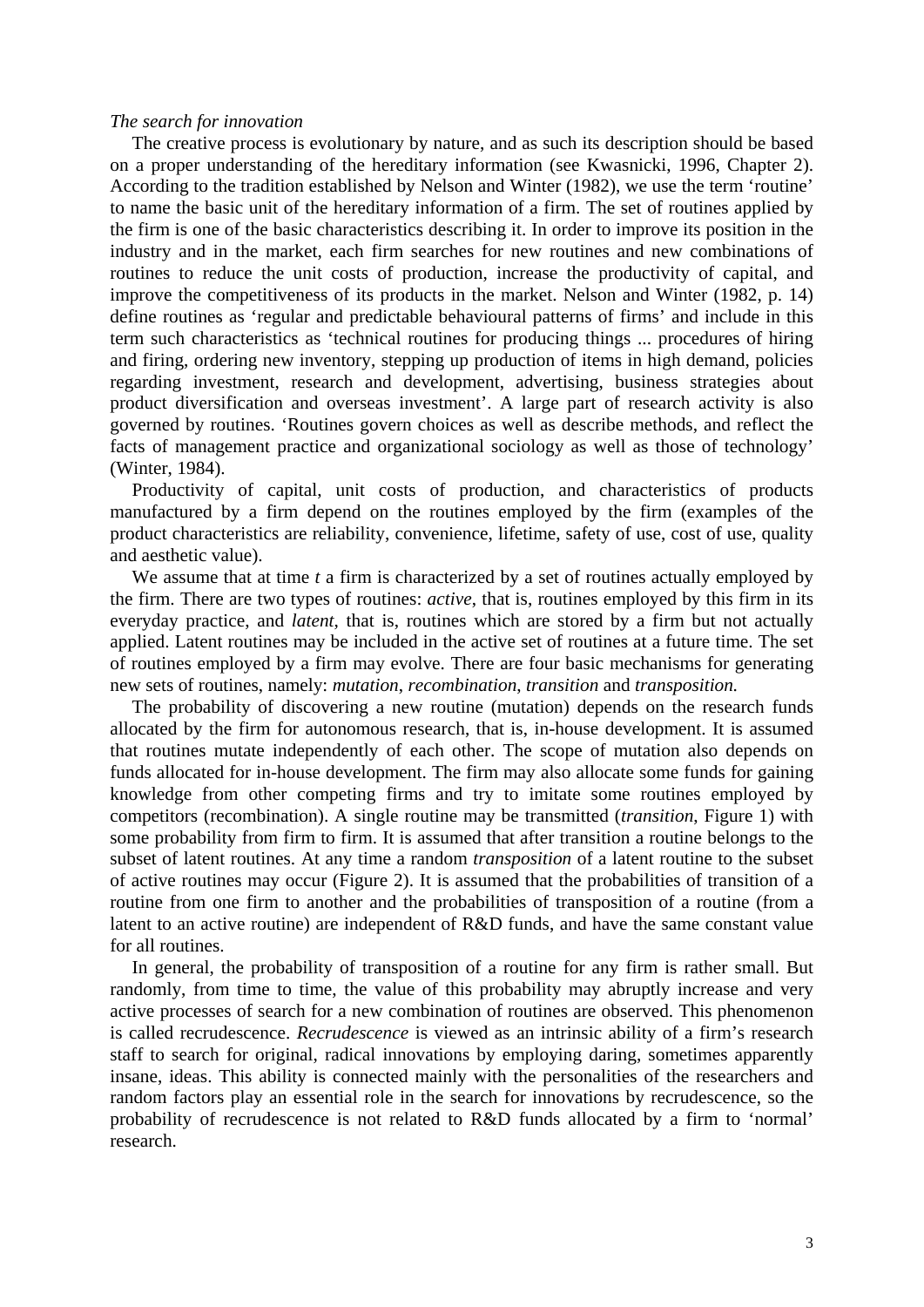As a rule, mutation, recombination and transposition on a normal level (that is, with low probabilities in long periods) are responsible for small improvements and, during the short periods of recrudescence, for the emergence of radical innovations.

#### *Firm's decisions*

It seems that one of the crucial problems of contemporary economics is to understand the process of decision-making. Herbert Simon states that 'the dynamics of the economic system depends critically on just how economic agents go about making their decisions, and no way has been found for discovering how they do this that avoids direct inquiry and observations of the process (Simon, 1986, p. 38).

The background of the decision-making procedure adopted in the model is presented in detail in Kwasnicki (1996). It is assumed that each firm predicts future development of the market (in terms of future average price and future average product competitiveness), and on the basis of its expectations on future market development and expected decisions of its competitors, each firm decides on price of its products, investment and quantity of production which it expects to sell on the market. Each firm also considers current investment capability and the possibility of borrowing.

Price, production and investment are set by a firm in such a way that some objective function is maximized. Contrary to the neoclassical assumption it is not a maximization in the strict sense. The estimation of values of the objective function is not perfect and is made for the next year only. In other words, it is not a global, once and for all, optimization, but rather an iterative process with different adjustments taking place from year to year.

We assume that firms apply the following objective function:

$$
O_i(t+1) = (1 - F_i) \frac{\Gamma_i(t+1)}{\Gamma(t)} + F_i \frac{Q_i^s(t+1)}{QS(t)},
$$
  
\n
$$
F_i = a_1 \exp(-a_2 \frac{Q_i^s(t+1)}{QS(t)}),
$$
\n(1)

where  $F_i$  is the magnitude coefficient (with values between 0 and 1),  $Q_i$  the supply of firm *i*,  $\Gamma_i$  the expected income of firm *i* at  $t+1$  (defined by equation (2), below), *QS* is the global production of the industry in year *t* and Γ the global net income of all firms in year *t*. Γ(*t*) and *QS*(*t*) play the role of constants in equation and ensure that the values of both terms in this equation are of the same order,  $a_1$  and  $a_2$  are parameters.

The expected income of firm  $i(\Gamma_i)$  is defined as

$$
\Gamma_i = Q_i^s(t)(p_i(t) - V_i v(Q_i^s(t)) - \eta),
$$
\n(2)

where *V* is unit production costs,  $v(Q)$  is the factor of unit production cost as a function of the scale of production (economies of scale),  $\eta$  is the constant production cost.

The function  $O_i$  expresses short- and long-term thinking of firms during the decision-making process (the first and second terms in equation (1), respectively). Plausible values for the parameters are  $a_1 = 1$  and  $a_2 = 5$ , implying that the long run is much more important for survival and that firms apply a flexible strategy, i.e., the relative importance of short- and long-term components changes in the course of firm's development (the long-term one is much more important for small firms than for the big ones).

#### *Products competitiveness on the market*

The productivity of capital, variable costs of production and product characteristics are the functions of routines employed by a firm (see Figure 3). Each routine has multiple,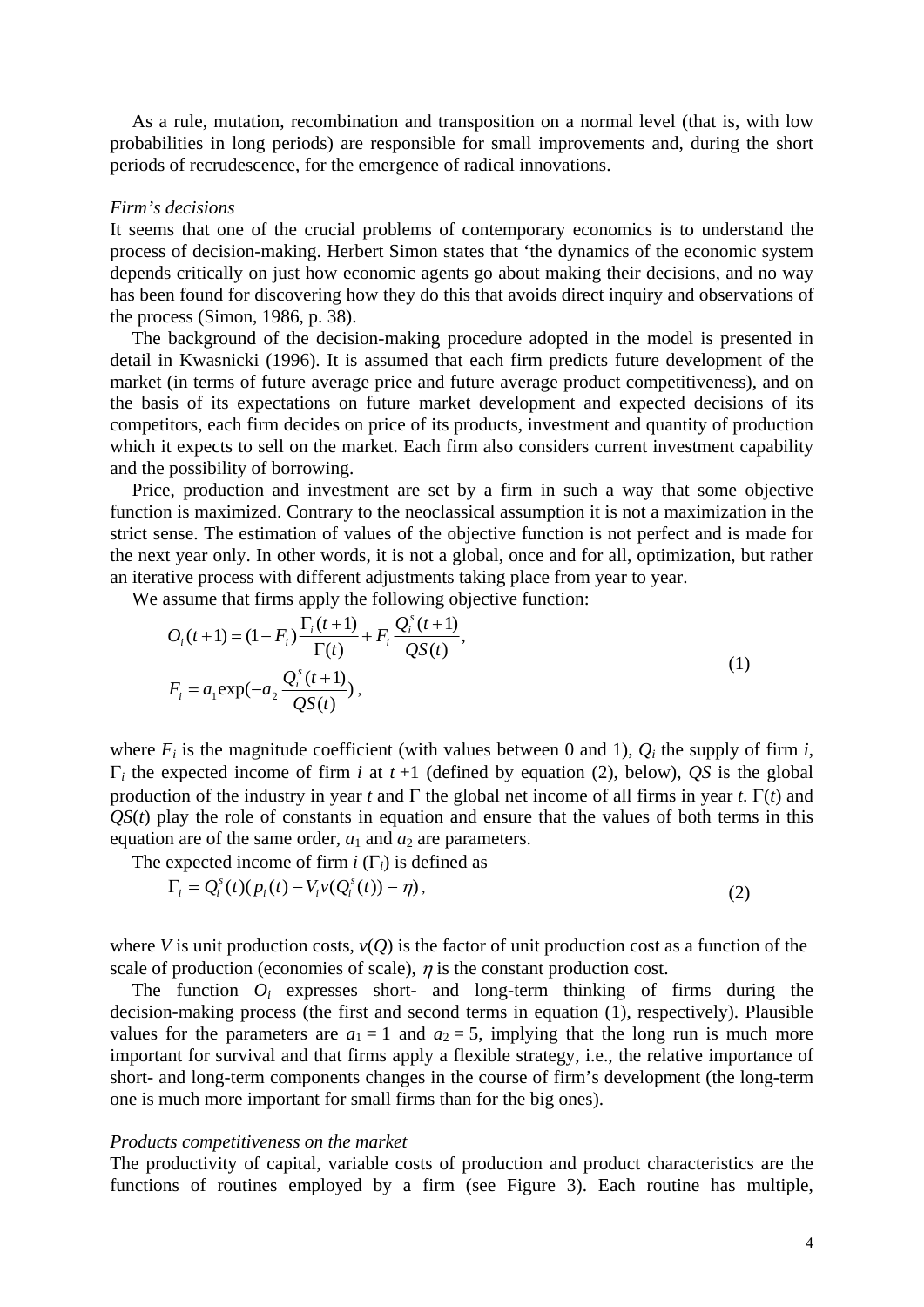pleiotropic effects, that is, may affect many characteristics of products, as well as productivity, and the variable costs of production. Similarly, the productivity of capital, unit costs of production and each characteristic of the product can be function of a number of routines (polygeneity). We assume that the transformation of the set of routines into the set of product characteristics is described by *m* functions  $F_d$ ,

$$
z_d = F_d(r), \qquad d = 1, 2, 3, \dots, m,\tag{3}
$$

where  $z_d$  is the value of characteristic *d*, *m* the number of product characteristics, and *r* the set of routines. It is assumed that the productivity of capital *A*(*r*) and the unit cost of production  $V(r)$  are also functions of firm's routines, where these functions are not firm specific and have the same form for all firms.

An attractiveness (competitiveness) of the product on the market depends on the values of the product characteristics and its price. The competitiveness of products with characteristics *z* and price *p* is equal to

$$
c(p,z) = \frac{q(z)}{p^{\alpha}} , \qquad z = (z_1, z_2, \dots, z_m), \qquad (4)
$$

where  $q(z)$  is the technical competitiveness, *z* a vector of product characteristics, and  $\alpha$  price elasticity.

In the presence of innovation, technical competitiveness varies according to the modification of routines made by each firm, or because of introducing essentially new routines. Technical competitiveness is an explicit function of product characteristics. As explained above, each routine does not influence the product's performance directly, but only indirectly through the influence on its characteristics. We assume the existence of a function *q*  enabling calculation of technical competitiveness of products manufactured by different firms. We say that *q* describes the adaptive landscape in the space of product characteristics. In general, this function depends also on some external factors, varies in time, and is the result of co-evolution of many related industries.

All products manufactured by the entrants and incumbents are put on the market and all other decisions are left to buyers; these decisions primarily depend on the relative values of competitiveness of all products offered, but quantities of products of each firm offered for sale are also taken into account.

Dynamics of industry development depends also on so called replicator (selection) equation imposing that the share of firm *i* in global output increases if the competitiveness of its products is higher than the average of all products present on the market, and decreases if the competitiveness is lower than the average. The rate of change is proportional to the difference between the competitiveness of products of firm *i* and the average competitiveness.

#### **Simulation of industry development**

-

Textbooks of traditional economics distinguish four typical industry structures and study them under the name of pure (perfect) competition, monopoly, oligopoly and monopolistic competition.[3](#page-4-0) To explain how prices and profits are formed in the typical industries,

<span id="page-4-0"></span><sup>&</sup>lt;sup>3</sup> What follows is only a short description of the essential features of these basic structures as understood by traditional (textbook) economics:

*Pure (or perfect) competition* is a feature of industry which consists of a large number of independent firms producing a standardized product; no single firm can influence market price; the firm's demand curve is perfectly elastic, therefore price equals marginal revenue.

*Monopoly* is where there is a sole producer of a commodity, and there are no straight substitutes for that commodity.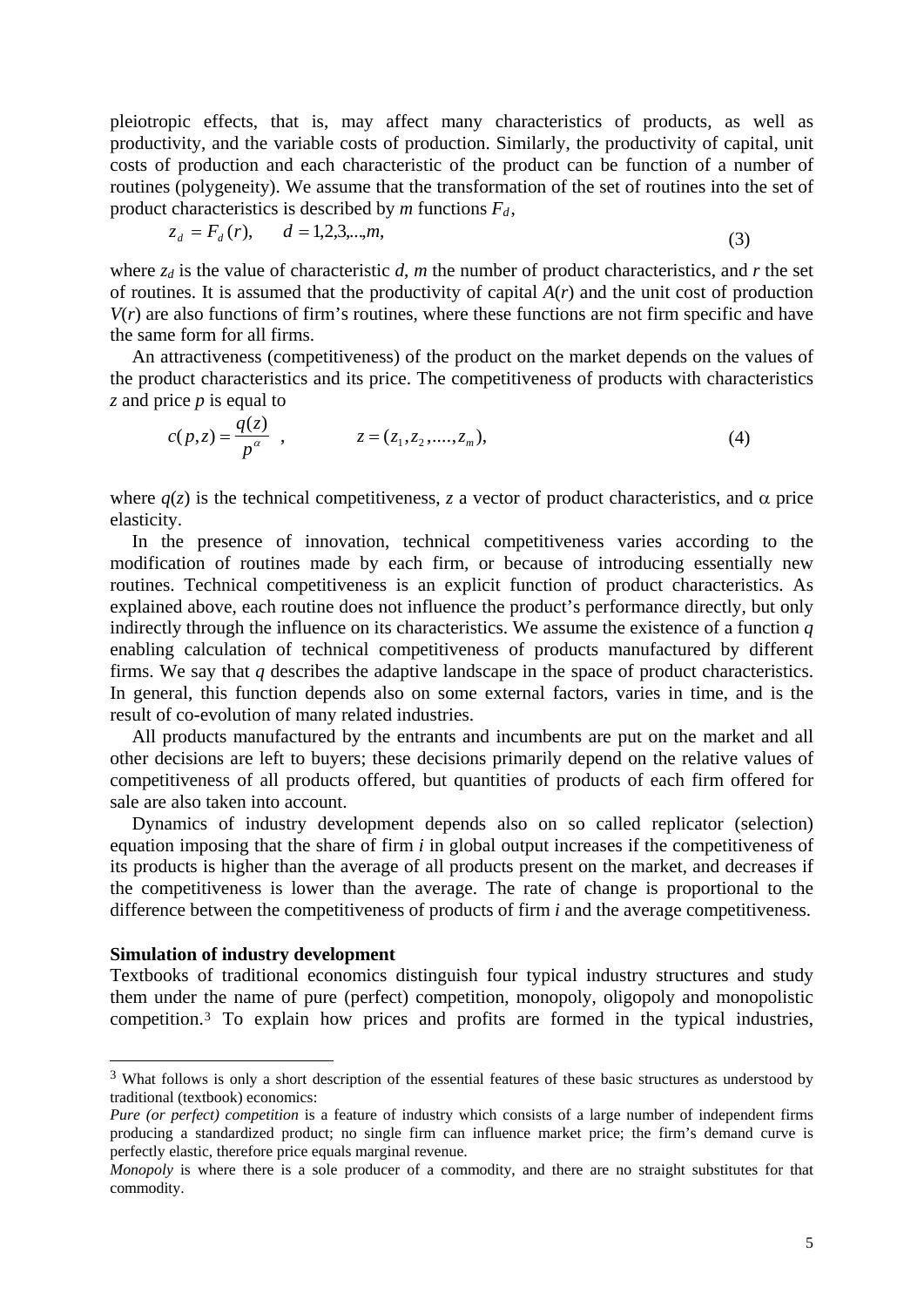traditional economics uses such notions as: demand and supply functions, marginal cost, average total cost, average variable cost, average fixed cost, marginal revenue, total revenue, and so on. Usually, each typical situation is considered separately in different chapters. Reading these chapters and looking at diagrams supporting the reasoning one may get the impression that different mechanisms are responsible for the development of industries with different concentrations. It seems that the study of industry behaviour at different concentrations ought to be based on an understanding of the development mechanisms which are essentially invariable and do not depend on current industry conditions, particularly on the actual number of competitors. Variations in behaviour modes of differently concentrated industries ought to be an outcome of the cooperation of well-understood mechanisms of development, and not the result of juggling differently placed curves representing supply, demand, marginal revenue, marginal cost, average total cost, average variable cost, average fixed cost and many other variables. We do not claim that the findings of traditional economics flowing from the analysis of 'curves placement' are wrong, quite the contrary, they are in accord with real phenomena, but does such analysis explain anything?

To prove that the long-run profit is equal to zero for perfect competition market the traditional economic theories assume an infinite number of competitors on the market. In reality, as in our simulation, the number of competitors may be only finite, but we may expect that for a reasonably large number of competitors the results will be very close to the theoretical predictions. How many firms may be treated, from a practical point of view, as 'the infinite number of competitors'? Some characteristics of the industry at the equilibrium state obtained in a series of experiments with a different number of competitors, under additional assumptions that the initial size of all firms is the same (that is, equi-partition of the market is assumed) and that the size of the market is constant (that is,  $\gamma = 0$ ), are presented in Table 1.

The controlling variable in the series of experiments is the number of competitors. The results presented in Table 1 are the outcome of the co-working of the same mechanisms of development embedded in the model described in the previous section. The results are grouped into two parts: for the normal rate of return, ρ, equal to zero, and for the rate ρ equal to 5%. Our normal rate of return corresponds, in some way, to the normal profit embedded in the neoclassical supply function. The value of the normal rate of return may be considered as an effect of the development of the whole economy, and for any single industry may be treated as exogenous. In any real processes the normal rate of return is greater than zero, but the results of a simulation for equal to zero are presented as an example of some extreme, theoretical case, just to compare the role played by the normal rate of return for industry development. The values of profit under  $\rho = 0$  may be considered as a 'natural' normal rate of return. In both series of experiments close similarity of the model's behaviour to real industrial processes is observed and in this sense the results correspond to the findings of traditional economics. As in real processes of industry development, the greater the concentration of the industry, the larger the profit of the existing firms, but with the difference that, in contrast to the assumption of profit maximization of traditional economics, the objective of the firms in our model (the  $\ddot{O}_i$  - eq. 1)) is a combination of the short term (firm's income) and long term (firm's production, or expected firm's share).[4](#page-5-0) The one extreme is

-

*Oligopoly* is characterized by the presence within the industry of a few firms, each of which has a significant fraction of the market. Firms are interdependent; the behaviour of any one firm directly affects, and is affected by, the actions of competitors.

*Monopolistic competition* – there is a large enough number of firms; each firm has little control over price, interdependence is very weak or practically absent, so collusion is basically impossible; products are characterized by real and imaginary differences; a firm's entry is relatively easy.

<span id="page-5-0"></span><sup>4</sup> more detailed discussion on efficiency of different firms objectives are presented in (Kwasnicki, 1992, 1996).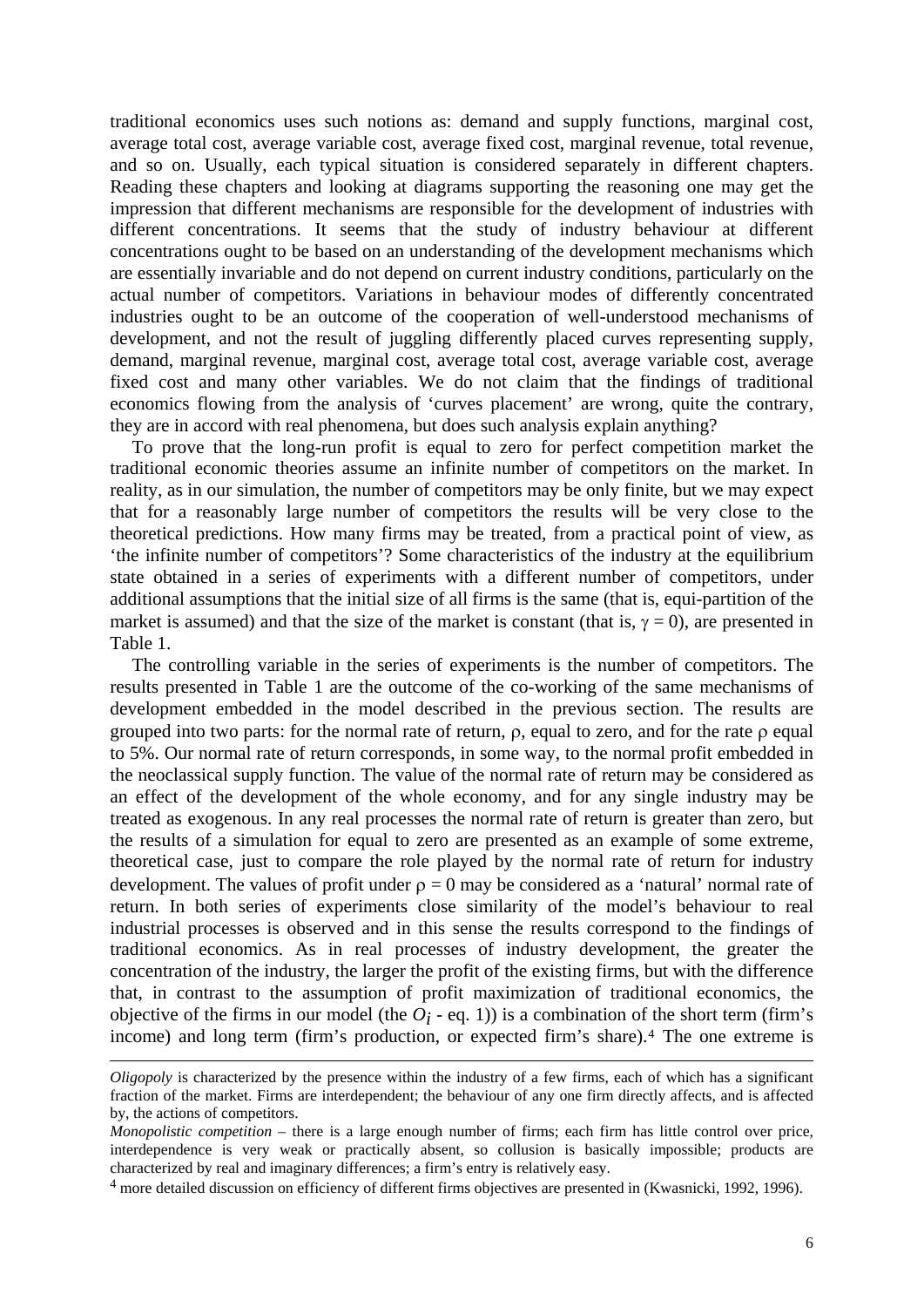monopoly (with profit in excess of 150% in our simulations), the other is perfect competition between an infinite number of firms with profit equal to zero. The profit drops very quickly with an increasing number of competitors. In our simulations, industries with the Herfindahl firms' number equivalent<sup>[5](#page-6-0)</sup>  $n_H$  greater then 12 competitors may be considered as very close to the ideal situation of perfect competition (profit to capital ratio for these industries is smaller than  $10^{-7}$ ). Dynamics of change strongly depends on industry concentration. Starting from the same initial conditions, the more concentrated industries reach an equilibrium state much quicker. For fewer than eight competitors the equilibrium state is reached within 20–40 years but for a greater number of competitors the dynamics is significantly slower and for industry very close to perfect competition (over 15 competitors), equilibrium is reached within 80–120 years. Many other simulation experiments suggest that for plausible values of parameters the competition process may be considered as perfect for the industries with the Herfindahl firms' number equivalent greater than 12. We observe a trade-off between the profit rate and the normal rate of return, for example, for highly concentrated industry if the normal rate of return increases from 0 to 5%, as in Table 1, the profit rate decreases also by 5%, and the price is kept on the same level. But the trade-off acts up to the moment when a positive profit for the same price of products is maintained. If the profit for the same price becomes a loss, then firms decide to increase the price to keep a zero profit and are satisfied with the normal rate of return. In our simulation, for  $\rho = 5\%$ , the trade-off is observed for industry with fewer than nine competitors; for a greater number of firms the 'natural' normal rate of return is lower than 5%, and the firms increase the price to keep profit equal to zero (compare relevant values in Table 1). The positive normal rate of return also causes the profit to sales ratio to diminish but there is no full trade-off as between the normal rate of return and the profit/capital ratio. Reduction of the profit/sales ratio is always smaller than the increase in the normal rate of return.

Changes of the values of the capital physical depreciation have a similar effect on the characteristics of industry development as changes in the normal rate of return, for example, we observe a similar trade-off between the capital physical depreciation and the profit as we observe in experiments with a positive normal rate of return; reduction of the capital physical depreciation (amortization) in highly concentrated industry by 5% leads to an increase of the profit/capital ratio, also by 5%. So it may be expected that for highly concentrated industries the rising of amortization or rising of the normal rate of return will not significantly affect the products' price, but for less concentrated industries we may expect higher prices to cover the higher opportunity costs.

The dynamics of change also depends on the initial structure of industry. To investigate to what extent the initial firms' size distribution influences the dynamics of the process, the following series of experiments were made. Starting from highly diversified firms' size we measure the values of basic characteristics of industry over the course of time and observe the tendency towards uniform distribution for different concentrations of the industry. The initial Herfindahl firms' number equivalent and some general characteristics of development of the model for a different number of competitors for  $t = 100$  and 200 are presented in Table 2. For relatively high concentration of the market (that is, for the number of firms smaller than eight) there are no significant differences in the dynamics of change between industries with uniform and non-uniform firms' size distribution. This is due to a very strong tendency towards uniform distribution (caused by intensive price competition) for the highly

-

<span id="page-6-0"></span><sup>&</sup>lt;sup>5</sup> The Herfindahl–Hirschman index of concentration of the industry is equal to:  $H = \sum_i (f_i)^2$ , where  $f_i$  is the market share of fim *i*.

The Herfindahl firms' number equivalent is defined as  $n<sub>H</sub> = 1/H$ , and is the number of equal-sized firms that would have the same H index as the actual size distribution of firms.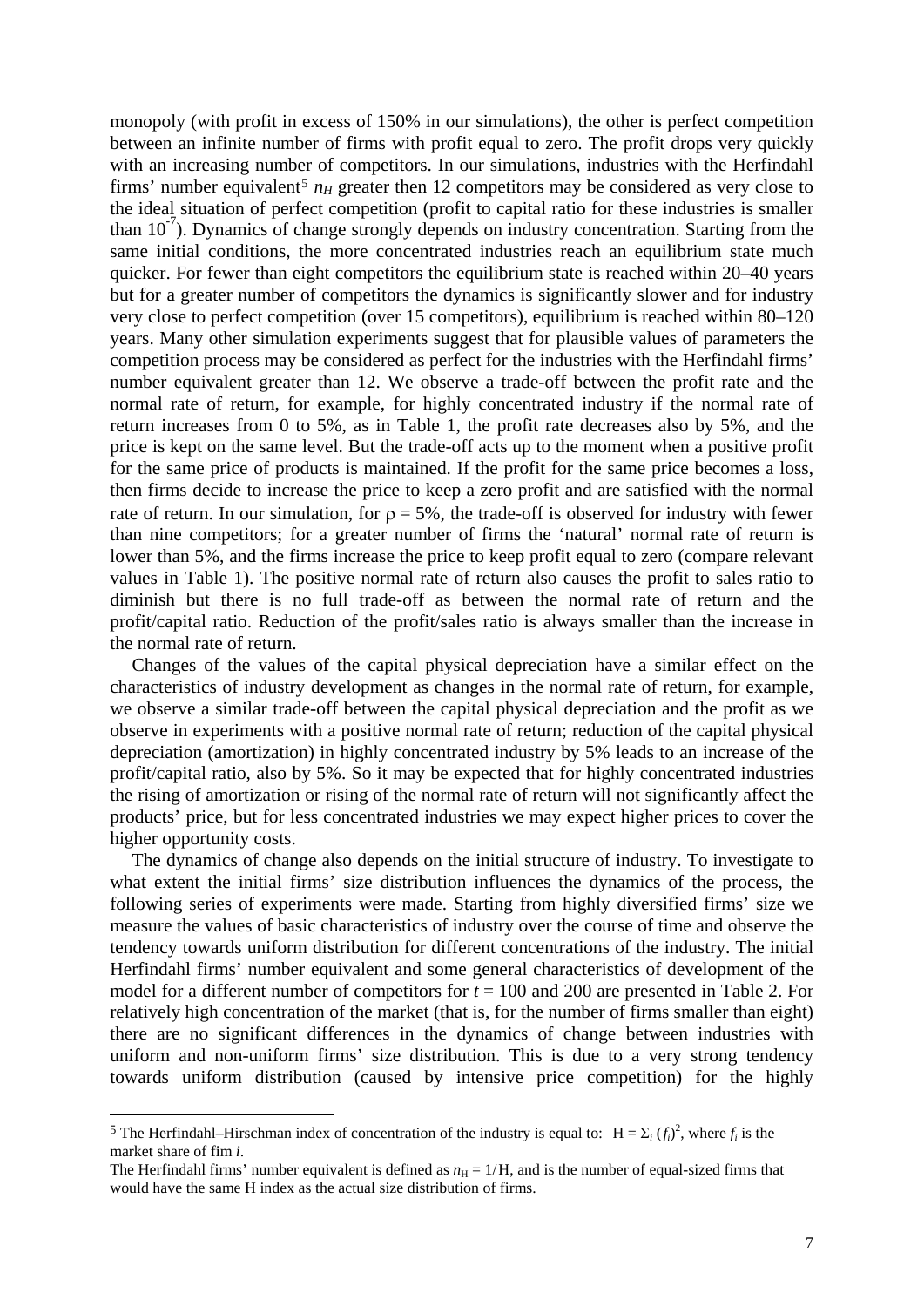concentrated industries. The more concentrated the industry is, the quicker the uniform firms' size distribution is reached – compare values of  $T_e$  in Table 2, for highly concentrated industries. For a small concentration of the industry the dynamics of reaching the equilibrium state is significantly lower and also there is no such strong tendency towards the uniform firm's size distribution; quite the contrary, some conservative tendency to stabilize the size distribution is observed. For industries very near to perfect competition the distribution of the firms' size is almost the same as at the beginning of simulation (see in relevant values of  $n_H$ ) for years 0, 50 and 100, when the number of firms is greater than 12). As we will see in the next section the only way for small firms to pursue the big firms and to gain higher market shares is to introduce innovation.

In the following series of experiments an investigation of the ability of free entrants to penetrate the industries of different concentrations has been made (no economies of scale present). It was assumed that for a given number of equal-sized firms, at some moment, a small firm with an assumed small capital enters the market. From the moment of entrance we observe the evolution of the structure of industry, and particularly we observe the market share of the entrant. What interest us is 'does the entrant's market share grows to reach the same size as that of the initial firms?' or in another way 'is the firms' size distribution at equilibrium uniform?'. As a measure of convergence we use time  $T_e$  which spans from the moment of entrance to the moment of the uniform firms' size distribution (let us call this time the penetration time). As it turns out, the invasion is quite easy for a highly concentrated industry, for example, for the monopoly industry the newcomer is able to increase its initial market share of 0.5% to the equilibrium 50% market fraction in nine years: for two, three, and four firms the relevant values of the penetration time  $T_e$  are 16, 22 and 35 years, respectively. The penetration time grows hyperbolically with diminishing concentration of industry, for example, if the industry is dominated by six competitors, the newcomer needs 98 years to get the same fraction of the market as the initial firms, and for seven firms the relevant time becomes very long, namely 195 years. There is no possibility of penetrating the market if the number of firms is greater than seven. Because of much higher competitive conditions the average profit within the industry is very small, and the newcomer is not able to collect enough capital to invest and to raise its market share.<sup>[6](#page-7-0)</sup> The penetration time for  $n<sub>H</sub>$  greater than seven is infinite; at the equilibrium state the newcomer's market share stabilizes at a very low level, which is lower the smaller the industry concentration is, for example, for eight, nine, ten and fifteen competitors the newcomer's share at equilibrium is equal to 0.35%, 0.11%, 0.1%, and 0.09%, respectively.

 In the basic model only the price competition is considered, and as we see it is very difficult to enter the market under perfect competition. The prerequisite for successful invasion of the highly competitive market is concurrent introduction of the product's innovation, but this problem will be discussed in the next section, where the model which incorporates a search for innovation process will be presented. The orthodox economics states that in oligopolist industries market shares are usually determined on the basis of non-price competition, such as advertising and product variations, so the real firms' size distribution deviates from the uniform one, and that oligopolists frequently have adequate financial resources to finance non-price competition. Basically it is true, and we observe such type of industry behaviour in the presence of incremental innovations (to some extent responsible for the 'product variations').

*From monopoly to perfect competition* 

-

<span id="page-7-0"></span><sup>&</sup>lt;sup>6</sup> The raising of the price above that imposed by the 'old' firms, to get higher profit, is not possible because of diminishing competitiveness of the newcomer's products.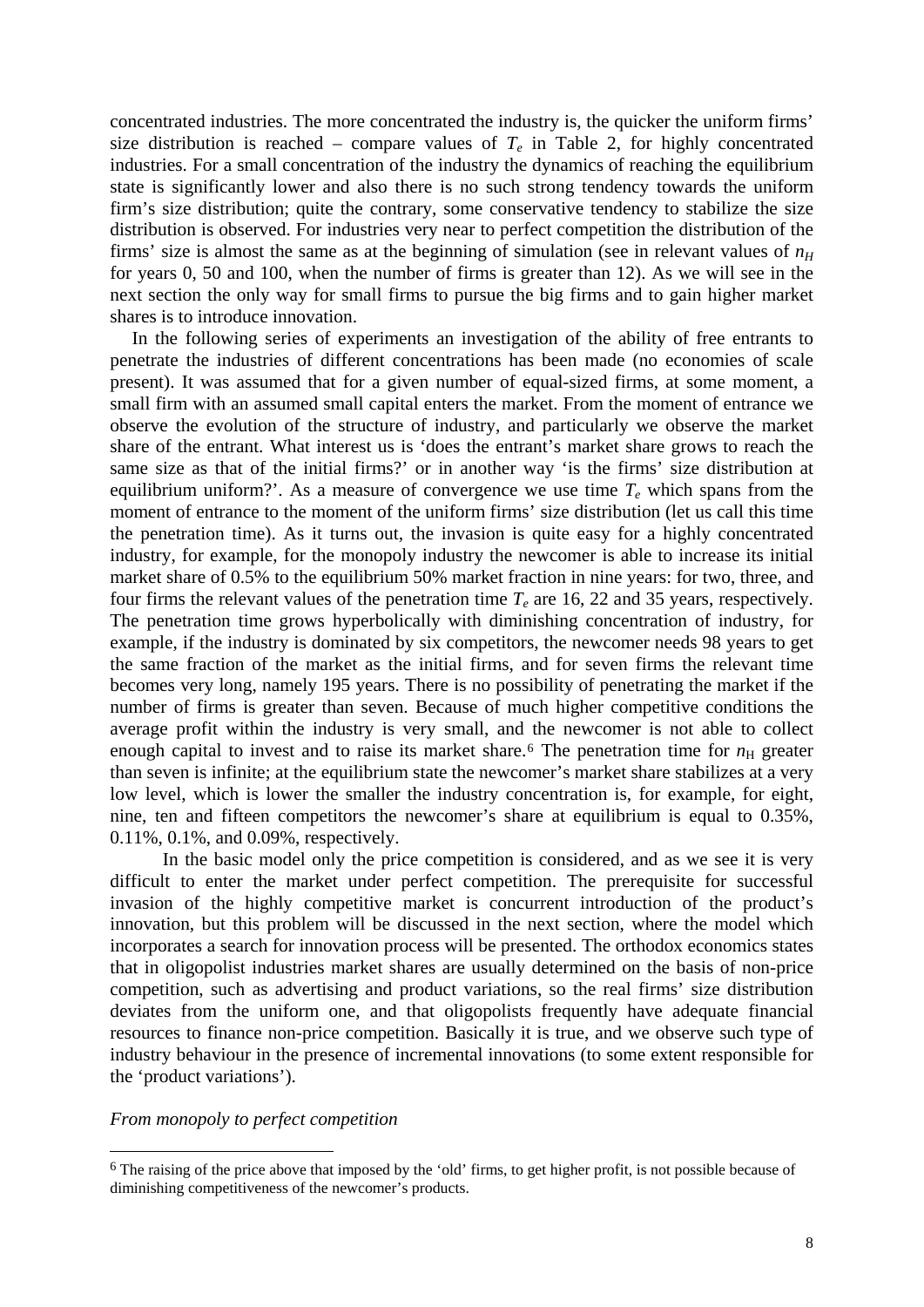Typical history of any industry starts from a single founder firm. For some time that firm is a monopolist on a small market. In a course of time the market is growing and new competitors enter the market. Orthodox (textbook) economics assumes that with no entry barriers and no innovation the industry will evolve toward perfect competition with large number of equal, small firms. Let us create that situation in our simulation. We start from a single, small firm, the industry growth rate is equal to 3%, firms do not innovate, and there is possibility of firms' entering into a market. Even in such simple economy the process of industry development is far from that proposed in economics textbook. The results are presented in Figures 4 to 7. Steady growth of a number of firms operating on the market are summarised in Figure 4. Due to relevant incumbents price policy we do not observe exits from the market. After 150 years of development there are 21 firms but contrary to the orthodox postulate firms are not equal sized. In fact only the early entrants (in our experiment first 5 entrants) are able to compete efficiently with the founder firm and relatively quickly all six firms have the same market shares equal to 16% (see Figure 5). This efficient competition was able due to 'natural' price policy of the monopolist. The founder firm increased the price in the first years of industry development up to 19 units (Figure 7) and next was forced do reduce the price in a course of new competitors emergence. Entering firms impose lower price therefore their products are more competitive and their market shares increase. Let us notice that this process of price competition leads to diversity of prices on the market (in Figure 7, this high diversity of price is seen by comparison of two dotted lines related to the range 'average price  $\pm$  three standard deviations'). Later entrants are not able to compete efficiently because the average price is significantly reduced and the price margin is very low. The good example of such late entrant is 'firm  $7$ ' which entered the market at the  $27<sup>th</sup>$  year. Although the price and its diversity at this time were relatively high but during the expansion of that firm the price was significantly reduced to its equilibrium value therefore after over 100 years, in the end of simulation its market share was equal to 9%, i.e. much lower then the share of the first six firms with their market shares equal to 14%. To the end of simulation another 14 firms entered the market and their equilibrium shares was the lower the later was the entering year. We can say that contrary to the orthodox postulate that under perfect competition we have a large number of equal sized firms, our simulation results suggests that natural mechanisms of competition force emergence of different sized firms. The equilibrium firms' size distribution is far form the orthodox uniform one, in fact it consists of two segments – the first segment relates to the relatively few early entrants and has uniform distribution and the second one relates to later entrants and its distribution is highly skewed. Typical equilibrium distribution is presented in Figure 6 – the first six firms reach equal shares and all other 15 entrants have much lower shares (the shares of last 9 entrants is smaller then 0.5%).[7](#page-8-0)

The path from monopoly to perfect competition structure is also seen in time changes of profit to capital ratio (Figure 8). In the first years of industry evolution the concentration was very high (Herfindahl firms' number equivalent was smaller then 2 firms – see Figure 4,  $n_H$ , 'H number equivalent') and the profit ratio skyrocket to almost 130%, but it was quickly reduced in the next decades to less then 20%. In the equilibrium the profit ratio is very close to the growth rate of the market i.e. to 3%. This is another flaw of the orthodox economics, which teaches that under perfect competition the profit ratio is equal to zero. It is true only for the stable market. Just for comparison in Figure 8 changes of the profit ratio in the case of stable market (i.e. for growth rate equal to zero) is presented in Figure 8 (dotted line). It is seen that there is no significant differences between stable and growing markets in the early

1

<span id="page-8-0"></span><sup>7</sup> In the end of simulation, when the industry was very close to the equilibrium state, there was 21 firms of different size but the Herfindahl firms' number equivalent was equal to 8.2 (i.e. the market situation was similar to the perfect competition of roughly 8 equal sized firms of 12.5% market share each) – see Figure 4.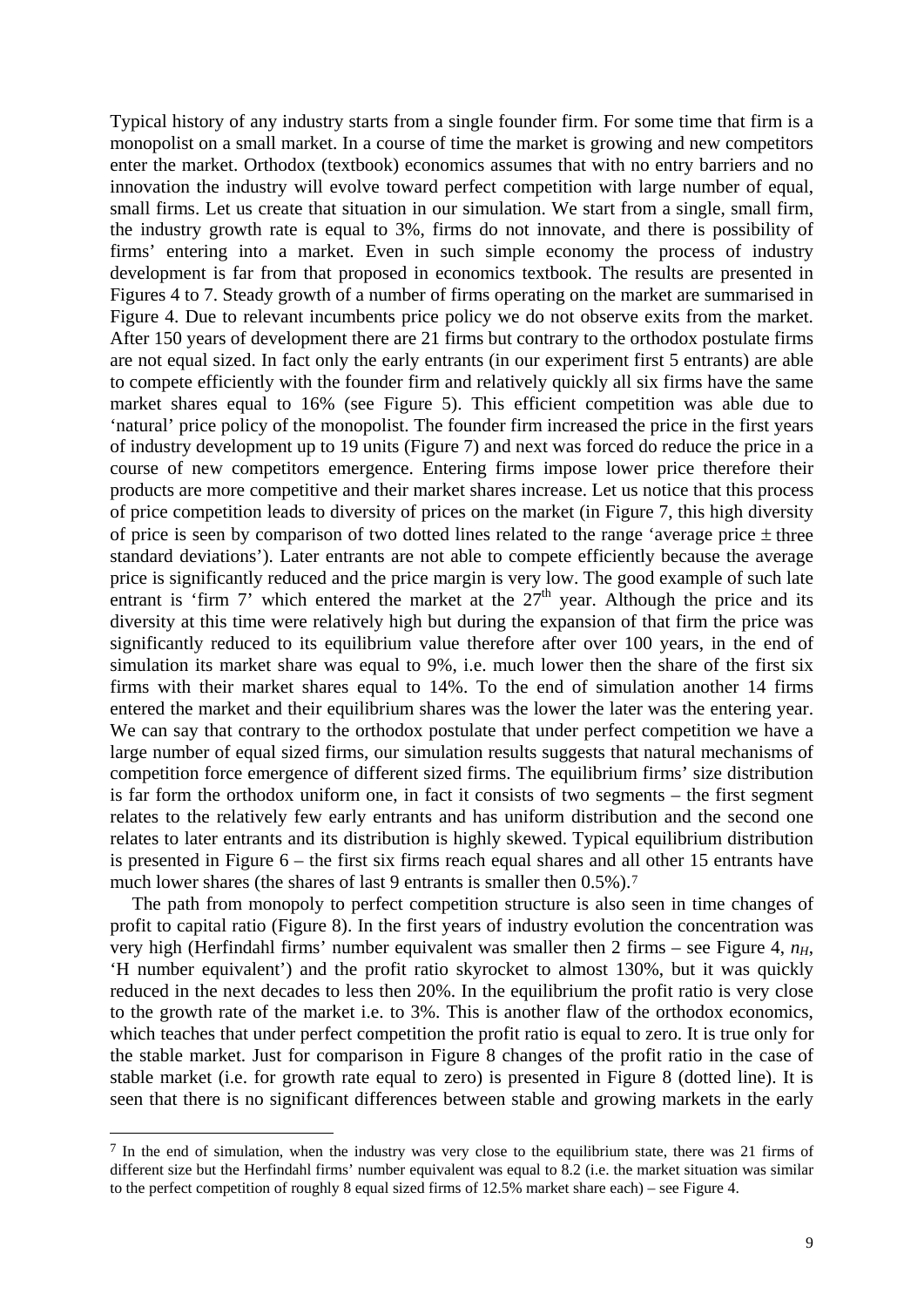decades of evolution but the differences are significant at the near equilibrium states. The profit is equal to zero for stable market but is close to the market growth ratio for expanding market.

#### *Innovation and industry evolution*

The most important weakness of the orthodox economics seems to be lack of innovation in their models and concentration on equilibrium analysis. Innovation can be considered as the heart of modern economic evolution. Here we present only a small sample of the simulation results just to show how similarities of the proposed model's behaviour to real industrial innovative processes.

The only difference with the conditions of simulation presented in the former section is possibility of searching for innovation, i.e. firms are able to modify their routines just to find innovations leading to improving technical competitiveness of their products, diminishing unit cost of production and to increasing the productivity of capital. Just to show how diversified is behaviour of the firms the changes of technical competitiveness, variable cost of production and productivity of capital is presented in Figures 9, 10 and 11. Beside the average values of relevant characteristics the so called frontiers of development is presented (namely maximum values of technical competitiveness, minimum values of unit cost of production and maximum productivity of capital). The discrepancies between the average values and the frontiers give a hint about the existing diversity of firms' characteristics. It is important to underline that the mode of development perceived through the average values is rather gradual one but the mode of frontiers development is far from being gradual. It is clearly seen that the frontiers evolution is punctuated one (i.e. the stasis periods are separated by jumps of the frontier values). The jumps in the frontiers are related to radical innovations' emergence. In the stasis phases innovations are also introduced but they are incremental ones. The most visible effect of introducing radical innovation relates to increase of market shares of successful firms; firm 8 introduced the first radical innovation (around the year 40) and firm 9 the second radical innovation around the year 70 and their shares increased significantly during next two-three decades after introducing the radical innovation (see Figure 12). Success in the term of gaining significant market share can be reached also by introducing a series of relatively important incremental innovations – this is a case of firm 6 (Figure 12) which introduced such series in the third decade of industry development. Let's notice that beside relatively small number of firms having significant shares of the market, all the time there exist a large number of small and very small firms (Figure 12).

This process of radical innovation emergence strongly influences the mode of changes of other characteristics of industry development. As an example we present changes of firms' number, price and profit ratio (Figures 13, 14, and 15, respectively). We see that the emergence and dissemination of radical innovation causes increased number of exits and significant reduction number of firms as well as increase of market concentration (Figure 13 – number of firms, exits and 'H number equivalent'). Emergence of radical innovation causes also increase of price diversity (Figure 14). This occurs because innovative firms tends to increase the price (to gain temporal monopoly rent and to cover the costs of R&D process) and the unsuccessful firms, having no possibility to imitate the innovation of successful firm decrease the price just to made their technologically obsolete products more competitive.

The last decades of industry development in our simulation run seems to be interesting. The orthodox economics suggests that high industry concentration is usually related to high prices and large profits. Figures 13, 14, and 15 show that in that period we have relatively large number of firms operating on the market (around 40 firms) but concentration of the market was rather high (H number of equivalent was equal to 3.2 firms). This high concentration is accompanied by low, although diversified, price (Figure 14) and very small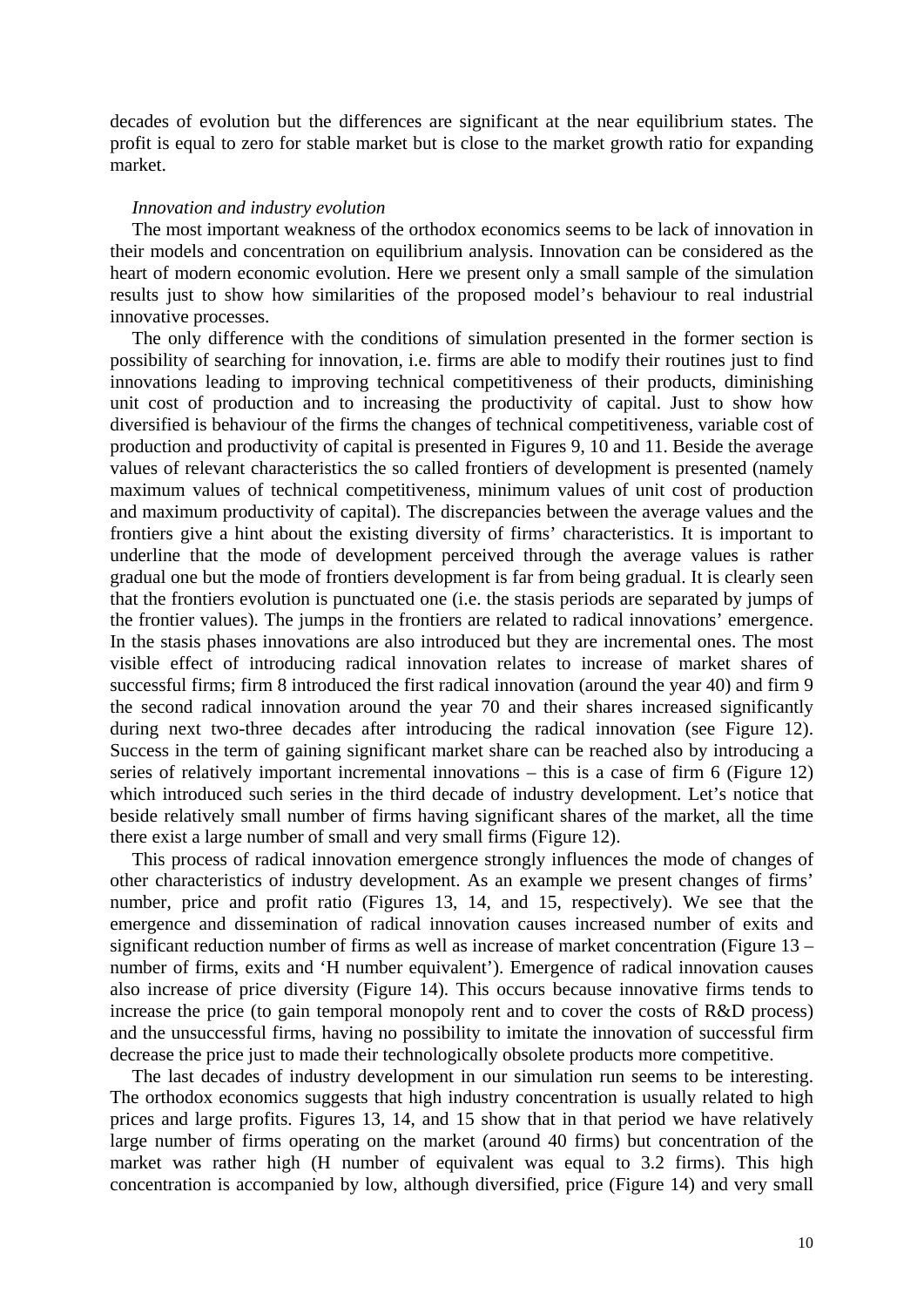profit ratio (1.5%). We can identify the development of the industry in the last decades of simulation to well known, orthodox market structure of monopolistic competition.

## **Summary**

Results of simulation experiments show that evolutionary modelling allows to support textbook conclusions related to industry development but also to reveal the weakness of the orthodox, textbook analysis. Repertoire of behaviour of evolutionary models is much richer that those presented in the economics textbook. We can say that all phenomena related to textbook industrial analysis can be explained within the evolutionary paradigm but the evolutionary analysis allows to explain much wider spectrum of phenomena. Among them are (discussed in that chapters) questions related to the necessary number of firms operating in a market to call the market the perfect competitive one, problems of trade-off between profit rate and the normal rate of return, non-uniform firms size distribution for the perfect competition market, the importance of innovation for industry behaviour. It is shown that the closeness of evolutionary modelling to real processes is far reaching. One of the important conclusions from that paper and from the experience of teaching microeconomics is that evolutionary analysis may be considered as very useful and complementary tool to teach economics.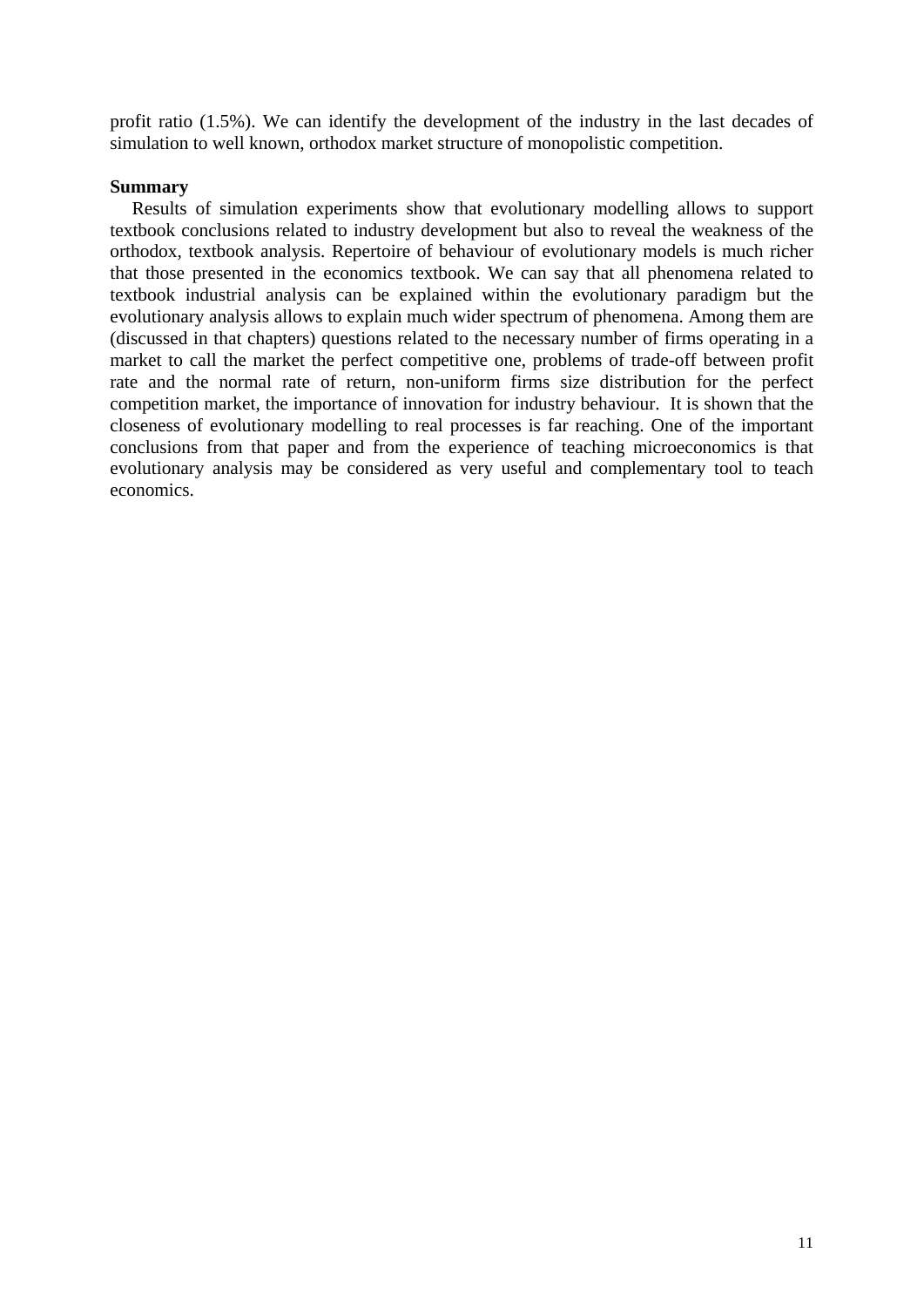### **References**

Dopfer Kurt (ed.) (2005), *The Evolutionary Foundations of Economics*, Cambridge University Press.

- Frenken Koen (2005), 'History, State And Prospects Of Evolutionary Models Of Technical Change: A Review With Special Emphasis On Complexity Theory', Utrecht University, The Netherlands. http://www.complexityscience.org/NoE/Frenkencomplexityreview.pdf ,
- Kwasnicki W., Kwasnicka H. (1992), Market, Innovation, Competition. An Evolutionary Model of Industrial Dynamics, *Journal of Economic Behavior and Organization*, vol. 19, 343-68.
- Kwasnicki Witold (1996), *Knowledge, Innovation, and Economy. An Evolutionary Exploration*., Edward Elgar Publishing Limited; Cheltenham, UK, Brookfield (the first edition in 1994 by Oficyna Wydawnicza Politechniki Wroclawskiej).
- Nelson, R.R. (1995) 'Recent evolutionary theorizing about economic change', *Journal of Economic Literature* 33, pp. 48-90.
- Nelson Richard R., Winter Sidney G. (1982), *An Evolutionary Theory of Economic Change*, Harvard University Press, Cambridge, MA.
- Saviotti, P.P. (1996) *Technological Evolution, Variety and the Economy* (Cheltenham & Brookfield: Edward Elgar).
- Silverberg, Gerald (1997), 'Evolutionary Modeling in Economics: Recent History and Immediate Prospects', Research Memoranda 008, Maastricht : MERIT, Maastricht Economic Research Institute on Innovation and Technology, (downloadable from http://ideas.repec.org/p/dgr/umamer/1997008.html),
- Silverberg, Gerald and Verspagen, Bart (1995 (2003)), 'Evolutionary theorizing on economic growth', in: K. Dopfer (ed.), *The Evolutionary Principles of Economics*, revised 2003, forthcoming, Cambridge, Cambridge University Press (downloadable from: http://ideas.repec.org/p/wop/iasawp/wp95078.html),
- Simon H.A. (1986), On behavioral and rational foundations of economic dynamics, [in:] Day R.H., Eliasson G. (eds.), *The Dynamics of Market Economies*, Amsterdam: North-Holland.
- Wallace A.R. (1898), *The Wonderful Century. Its Successes and Failures*, New York.
- Winter Sidney (1984), Schumpeterian competition in alternative technological regimes, *Journal of Economic Behavior and Organization* 5, 287-320.

## **Key terms**

*Evolutionary economics* – in the broadest sense it is a study of economic phenomena using analogies and metaphors of biological evolution. It represents an alternative approach to socalled "mainstream economics", where analyses is based on mechanical analogies and metaphors borrowed form classical physics.

*Routine* –'regular and predictable behavioural patterns of firms', in evolutionary economics, the concept of routine plays similar role as concept of gene in evolutionary biology.

*Competitiveness* – ability of economic agents (firms) to compete on the market by offering technologically advanced or cheaper products.

*Replicator equation* –a differential or difference equation that defines the selection dynamics of a population of competing agents (firms), considered within a frame evolutionary economics (also of evolutionary games).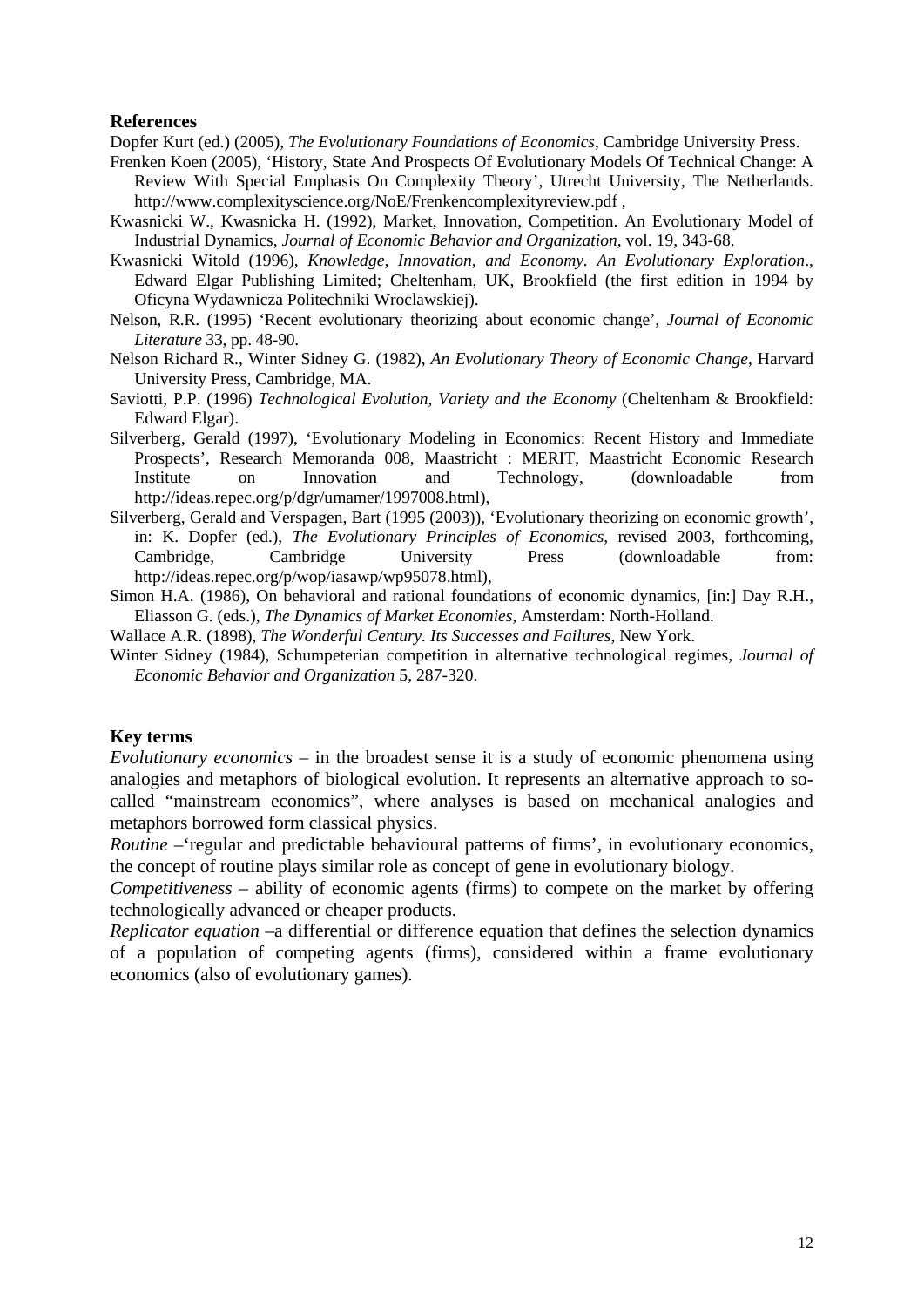| n                                | $\Pi/K$ | $\Pi/S$            | p/V    |  |  |  |  |  |
|----------------------------------|---------|--------------------|--------|--|--|--|--|--|
| $n_H(0)$                         | [%]     | $\lceil \% \rceil$ |        |  |  |  |  |  |
| normal rate of return $\rho = 0$ |         |                    |        |  |  |  |  |  |
| 1                                | 151.907 | 71.685             | 4.2382 |  |  |  |  |  |
| $\overline{c}$                   | 52.692  | 46.757             | 2.2539 |  |  |  |  |  |
| $\overline{4}$                   | 22.096  | 26.915             | 1.6419 |  |  |  |  |  |
| 6                                | 11.450  | 16.026             | 1.4290 |  |  |  |  |  |
| 8                                | 6.050   | 9.160              | 1.3210 |  |  |  |  |  |
| 10                               | 2.804   | 4.464              | 1.2561 |  |  |  |  |  |
| 12                               | 0.643   | 1.060              | 1.2128 |  |  |  |  |  |
| 13                               | 0.000   | 0.000              | 1.2000 |  |  |  |  |  |
| 16                               | 0.000   | 0.000              | 1.2000 |  |  |  |  |  |
| 32                               | 0.000   | 0.000              | 1.2000 |  |  |  |  |  |
|                                  |         |                    |        |  |  |  |  |  |
| normal rate of return $p = 0.05$ |         |                    |        |  |  |  |  |  |
| 1                                | 146.908 | 69.326             | 4.2382 |  |  |  |  |  |
| $\overline{2}$                   | 47.692  | 42.321             | 2.2539 |  |  |  |  |  |
| $\overline{4}$                   | 17.096  | 20.824             | 1.6419 |  |  |  |  |  |
| 6                                | 6.450   | 9.028              | 1.4290 |  |  |  |  |  |
| 8                                | 1.050   | 1.590              | 1.3210 |  |  |  |  |  |
| 10                               | 0.000   | 0.000              | 1.3000 |  |  |  |  |  |
| 12                               | 0.000   | 0.000              | 1.3000 |  |  |  |  |  |
| 16                               | 0.000   | 0.000              | 1.3000 |  |  |  |  |  |
| 32                               | 0.000   | 0.000              | 1.3000 |  |  |  |  |  |

*Table 1. Industry concentration; global characteristics at the equilibrium state*

Where:  $\Pi$  - profit;  $K$  – capital;  $S$  – sales;  $p$  – price; *V* – unit cost of production

*Table 2. Concentration of the market. Non-uniform firms' size distribution* 

| n             | $n_{\rm H}(0)$ | $n_{\rm H}(100)$ | $n_{\rm H}(200)$ | $T_{\it e}$ | $\Pi/K(100)$  | $\Pi/K(100)$ | p/V(200) |
|---------------|----------------|------------------|------------------|-------------|---------------|--------------|----------|
|               |                |                  |                  | [year]      | [%]           | [%]          |          |
| 2             | 1.02           | 2.00             | 2.00             | 14          | 47.692        | 47.692       | 2.2539   |
| 4             | 2.61           | 4.00             | 4.00             | 22          | 17.096        | 17.096       | 1.6419   |
| 6             | 4.18           | 6.00             | 6.00             | 47          | 6.450         | 6.450        | 1.4290   |
| 8             | 5.75           | 7.30             | 7.68             |             | 2.932         | 2.282        | 1.3456   |
| 12            | 8.93           | 9.76             | 9.81             |             | 0.216         | 0.033        | 1.3007   |
| 16            | 12.12          | 12.15            | 12.16            |             | 0.026         | 0.001        | 1.3000   |
| 32            | 25.52          | 25.59            | 25.59            |             | 0.022         | 0.001        | 1.3000   |
| $\sim$ $\sim$ |                |                  | $-  -$           |             | $\sim$ $\sim$ |              | --       |

Note:  $T_e$  is a year in which the H index is equal to the number of firms, i.e.  $n_H = n$ . The years of measurement of relevant characteristics are given in parentheses.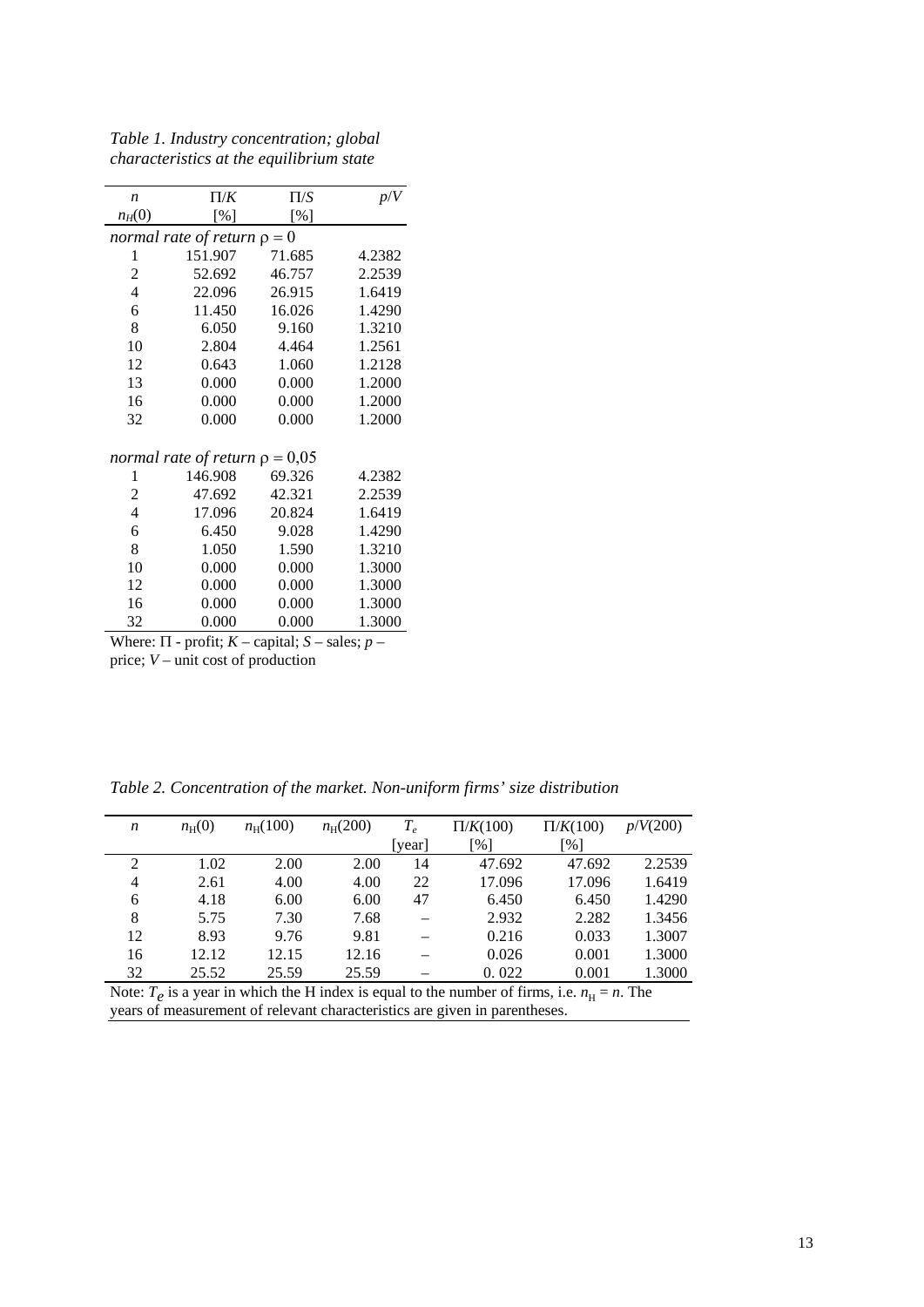

*Figure 1. Routines transition* 



*Figure 2. Routines transposition*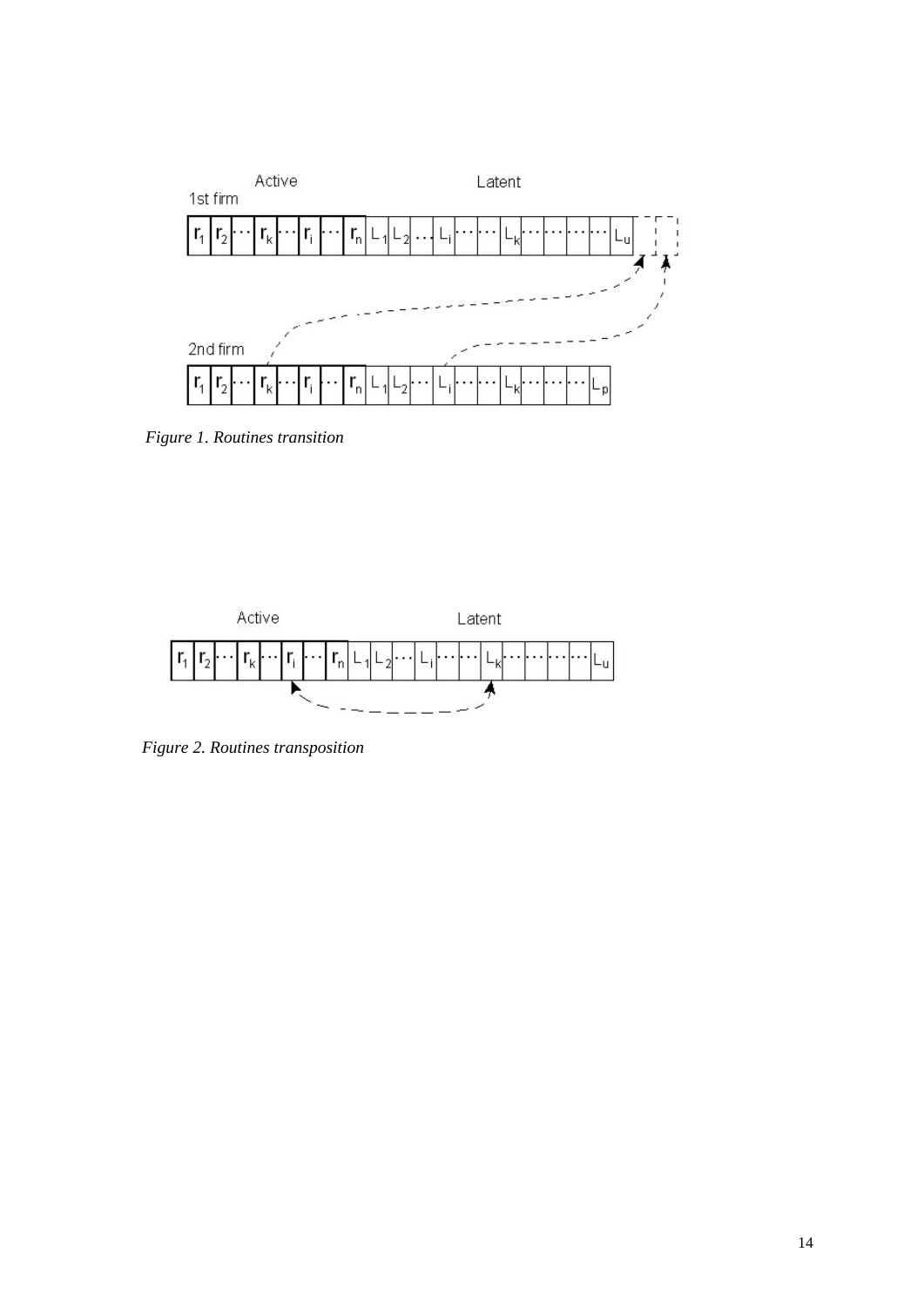

*Figure 3. From routines to competitiveness, productivity of capital and unit cost of production – from 'genotype to phenotype'*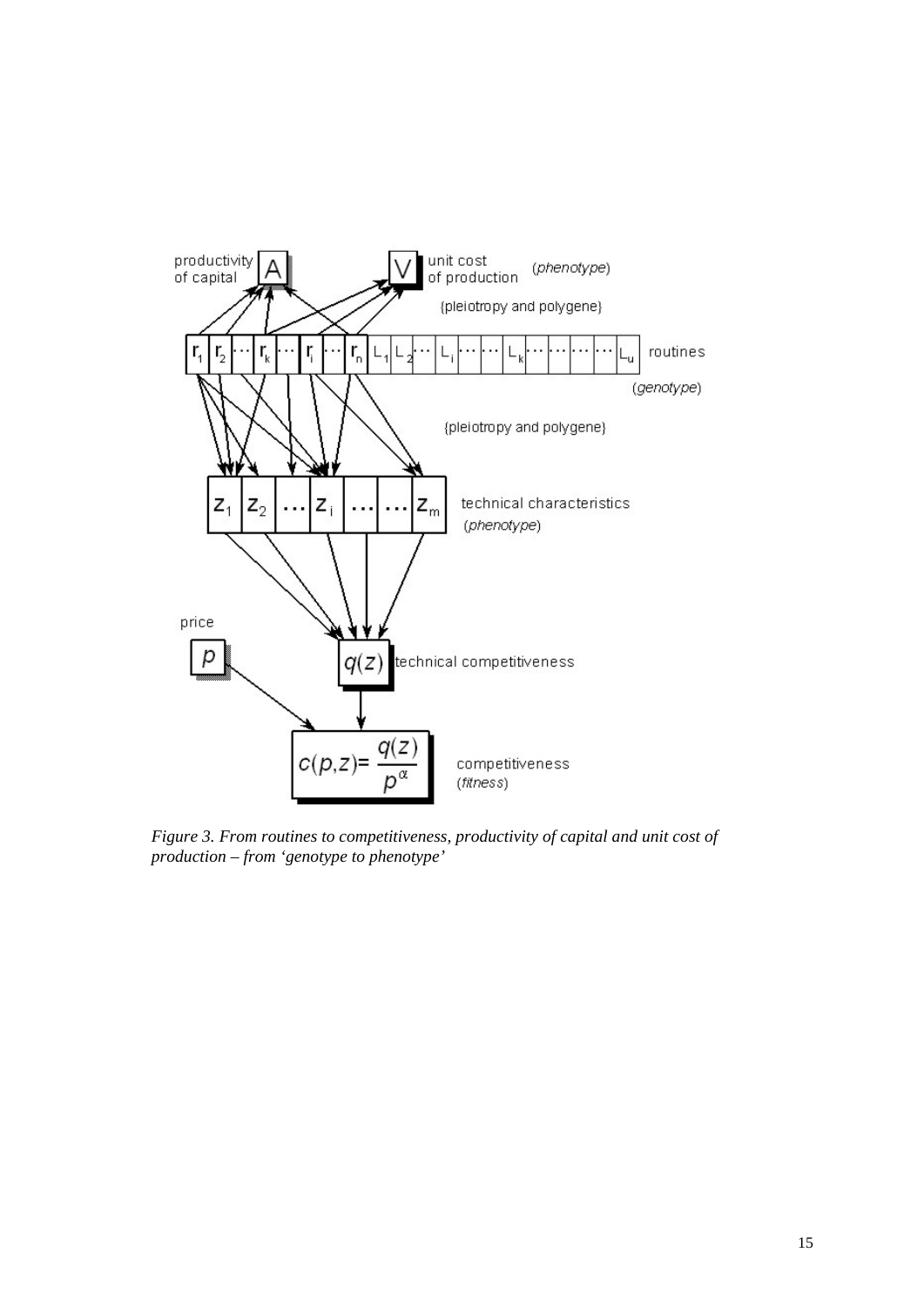

*Figure 4. Number of firms, entries and Hefindahl-Hirshman firms' number equivalent* 



*Figure 5. Evolution of industry structure with entry and no innovation*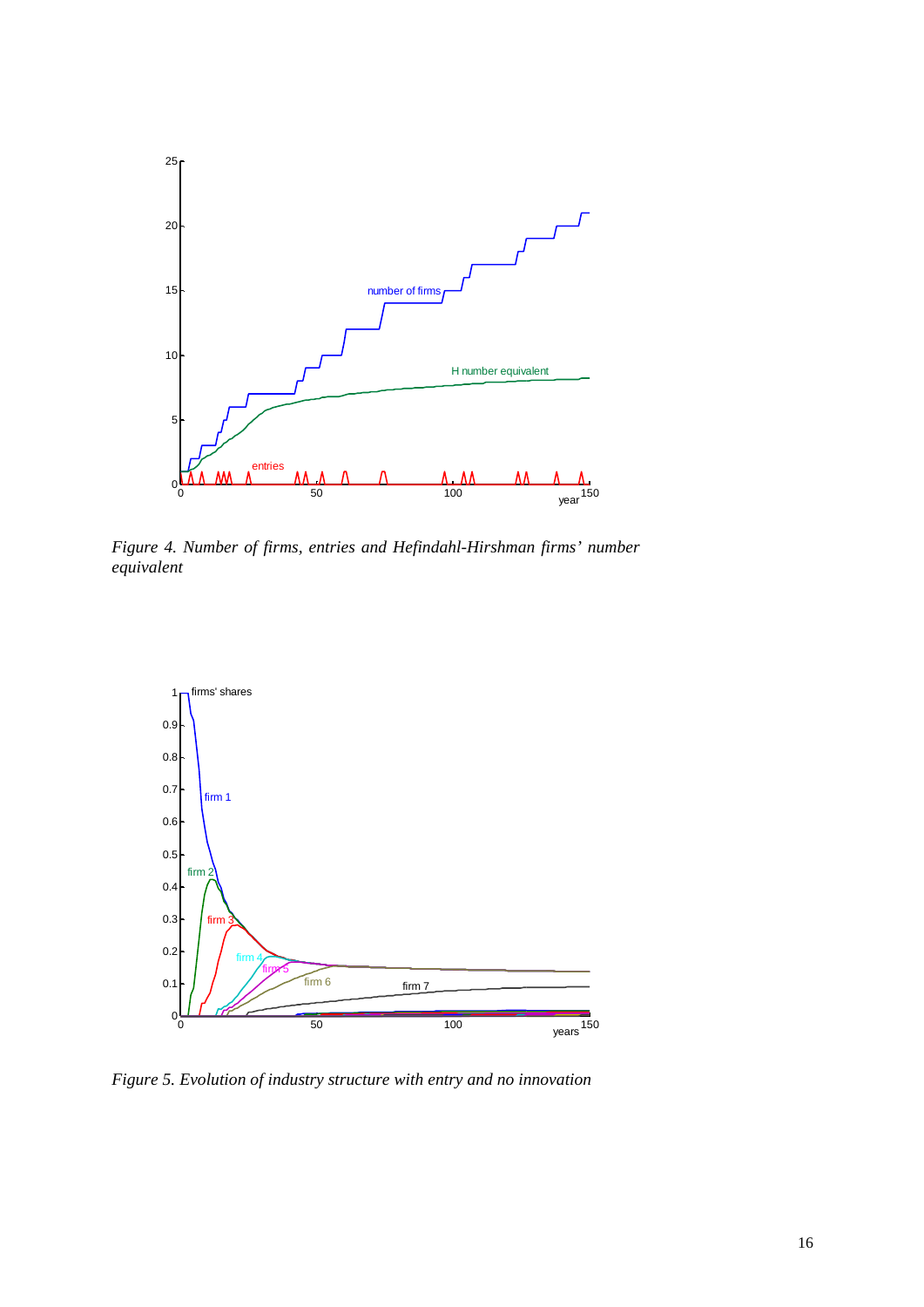

*Figure 6. Firms' size distribution (log-log skale)* 



*Figure 7. From monopoly to competitive price*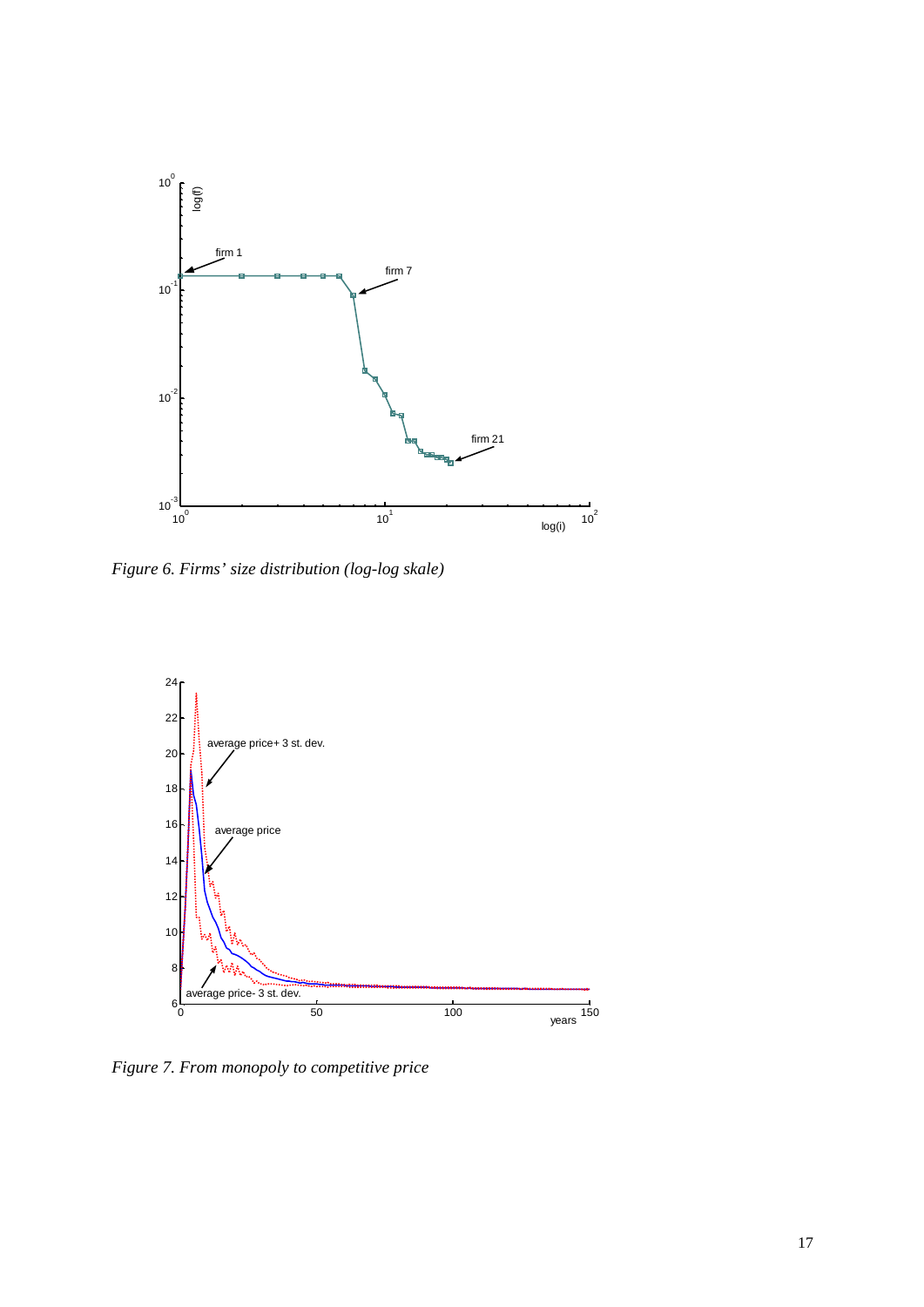

*Figure 8. Profit to capital ratio for stable and expanding market*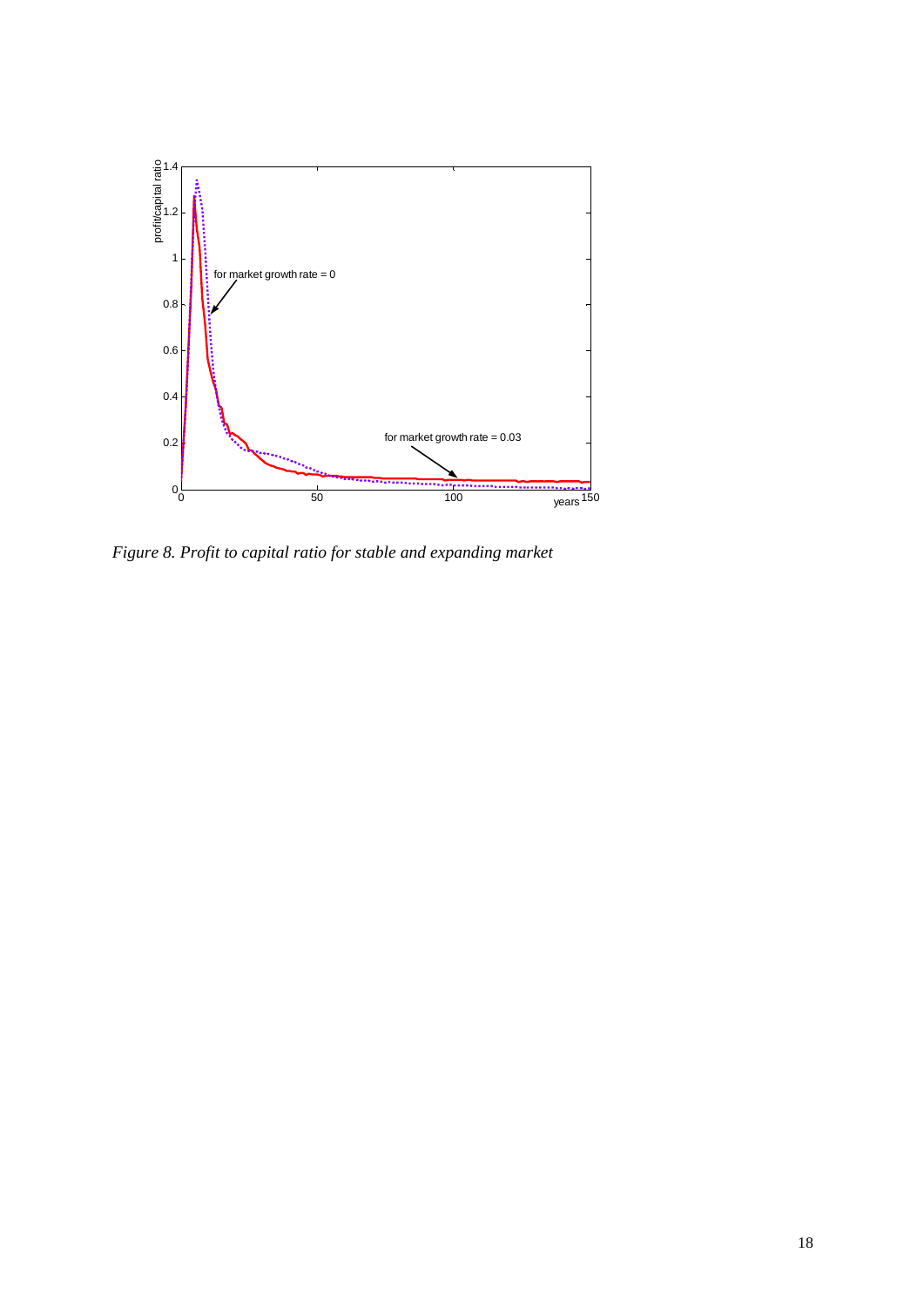

*Figure 9. Average technical competitiveness and maximum technical competitiveness* 



*Figure 10. Average unit cost of production and minimum unit cost of production*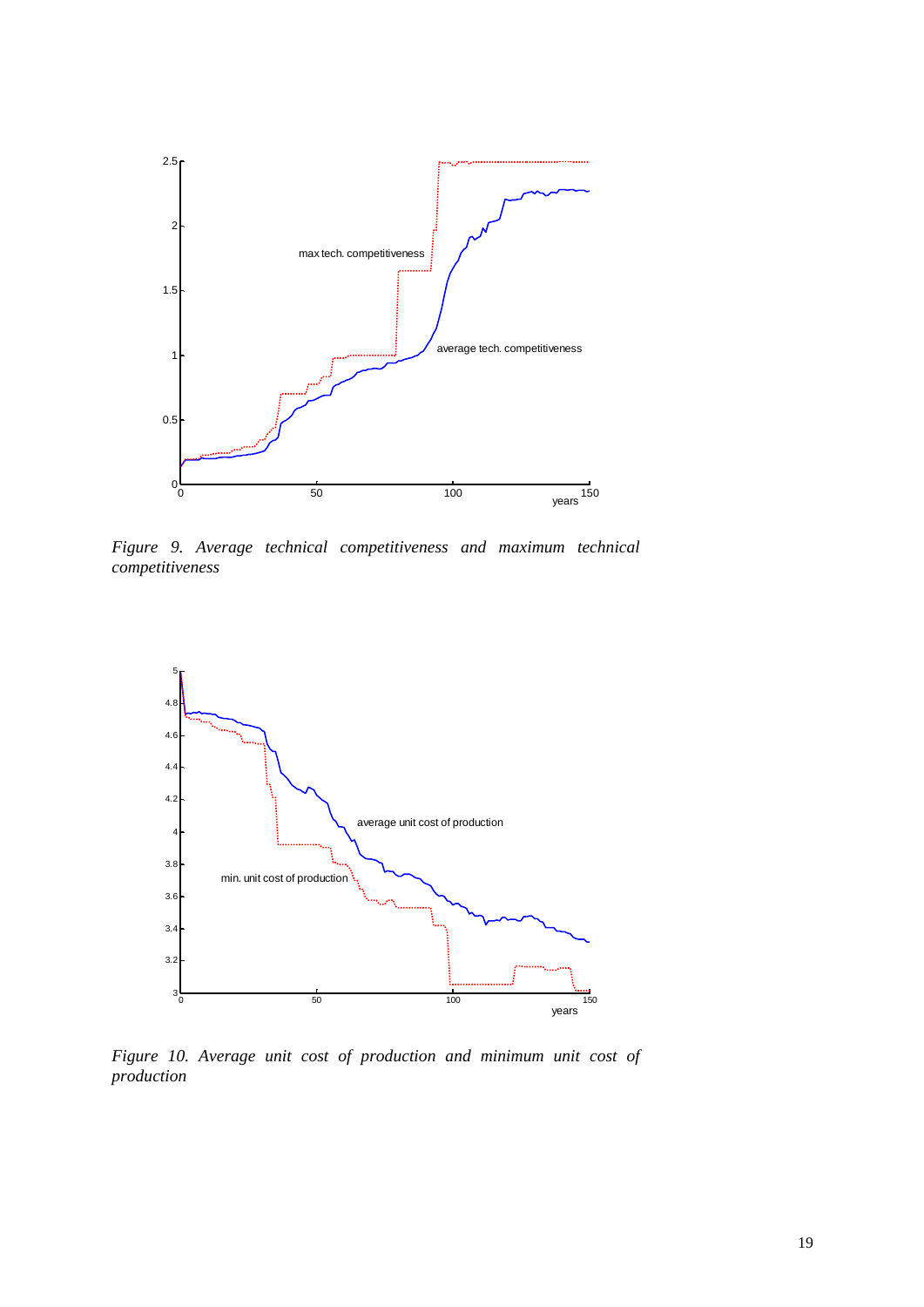

*Figure 11. Average productivity of capital and maximum productivity of capital* 



*Figure 12. Evolution of industry structure with entry, exit and innovation*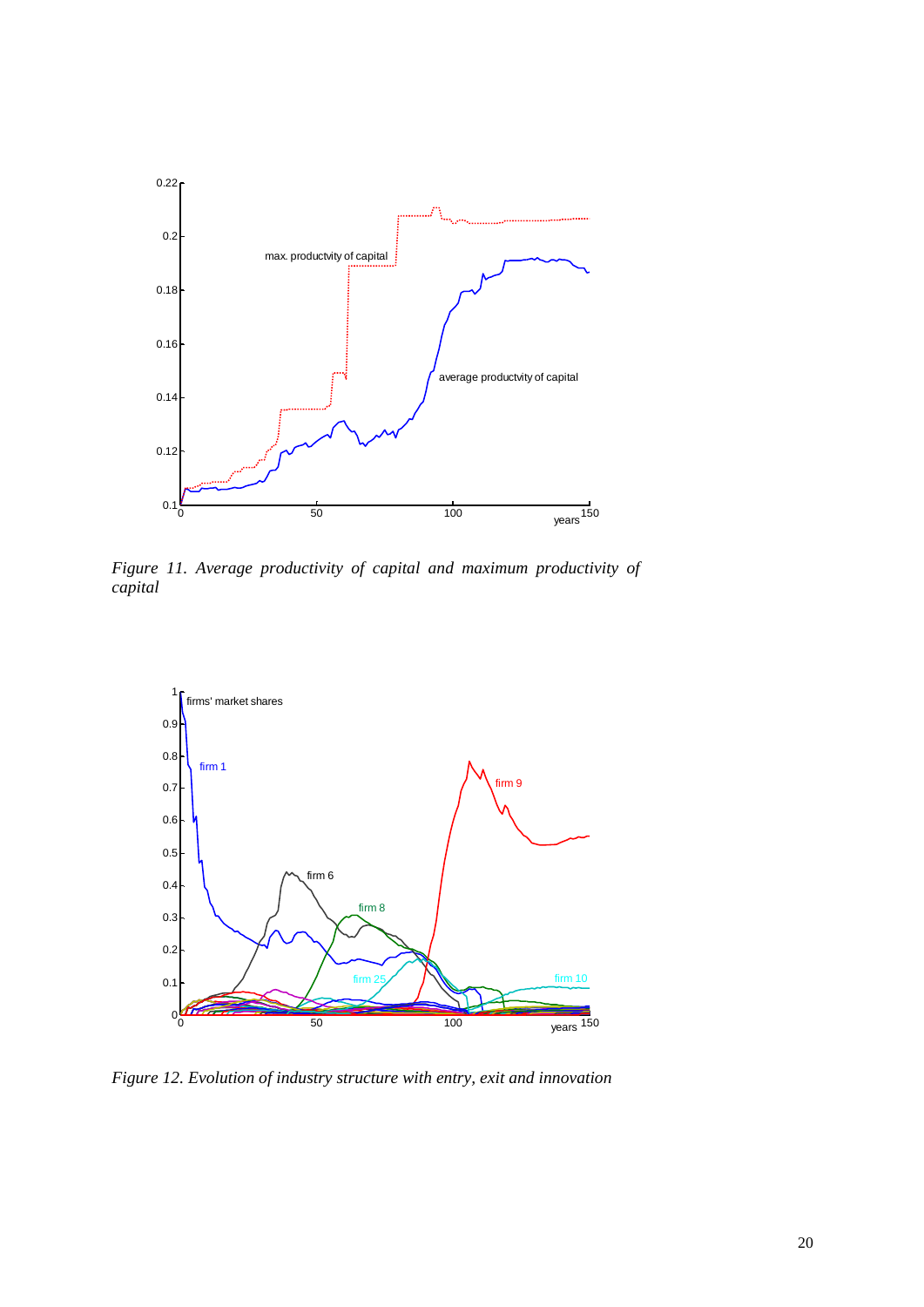

*Figure 13. Number of firms, units, entries anf exits* 



*Figure 14. Average price and its diversity*